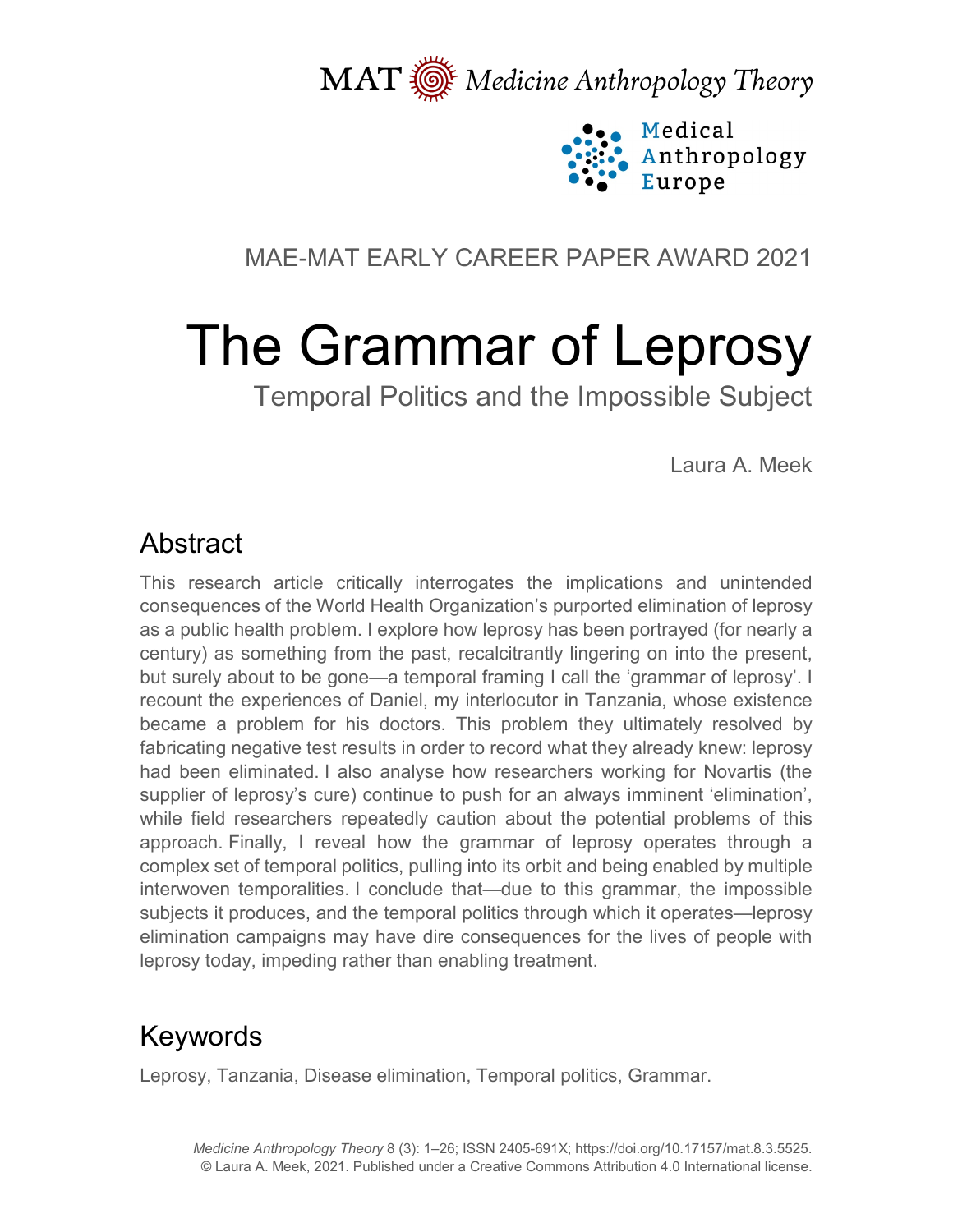'…the battle against the scourge of leprosy is "all but won"'

— British Leprosy Relief Association (BELRA), 1952.

#### **Introduction**

This research article critically interrogates the implications and unintended consequences of the World Health Organization's purported elimination of leprosy as a public health problem. I analyse the temporal framing of leprosy elimination in Tanzanian archival documents and transnational scientific debates, revealing how—across such diverse times, institutions, and discourses—leprosy has consistently been portrayed as something from the past, recalcitrantly lingering on into the present, but surely about to be gone. I call this temporal framing the 'grammar of leprosy', and I demonstrate its stakes ethnographically by showing how disease elimination efforts can counterintuitively hinder treatment and produce impossible subjects. Such was the case for Daniel, one of my interlocutors in the Southern Highlands of Tanzania, where I conducted approximately three years of ethnographic fieldwork as part of a larger project on pharmaceuticals.<sup>[1](#page-1-0)</sup> I conclude with Wittgenstein's (1969) provocation about our inability to doubt the 'grounds' of any grammar, the foundational assumptions upon which all subsequent enquiry is premised. Is it even possible to question whether the goal of disease elimination should be pursued? How might the pursuit itself be rendering this question inaudible?

Between 2013 and 2018, Daniel and I spent hundreds of hours trying, always unsuccessfully, to access medical care for him—from attempting to acquire the socalled cure for leprosy (which was sitting on the shelves of the local government hospital collecting dust) to seeking to have his necrotic wounds cleaned, dressed, and treated. However, we found that the 'elimination' of leprosy made Daniel into an impossible subject—impossible for the Tanzanian healthcare system, the World Health Organization (WHO), the local government welfare office, and even his own kin. By 'impossible' I do not mean simply that Daniel was stigmatised or mistreated for having leprosy. Rather, his very existence presented a problem for those we encountered and thus his reality was denied, as I recount below, in numerous ways. We were told many times over, often while Daniel was standing right there, that leprosy has been 'eliminated'. Doctors told us this, government officials told us this, and, in fact, the WHO declares leprosy to be 'eliminated' in the region. Although elimination is defined as a prevalence of less than one case per 10,000 people (WHO 2019), there seemed to be dissonance between this technical

<span id="page-1-0"></span><sup>1</sup> Daniel is a pseudonym.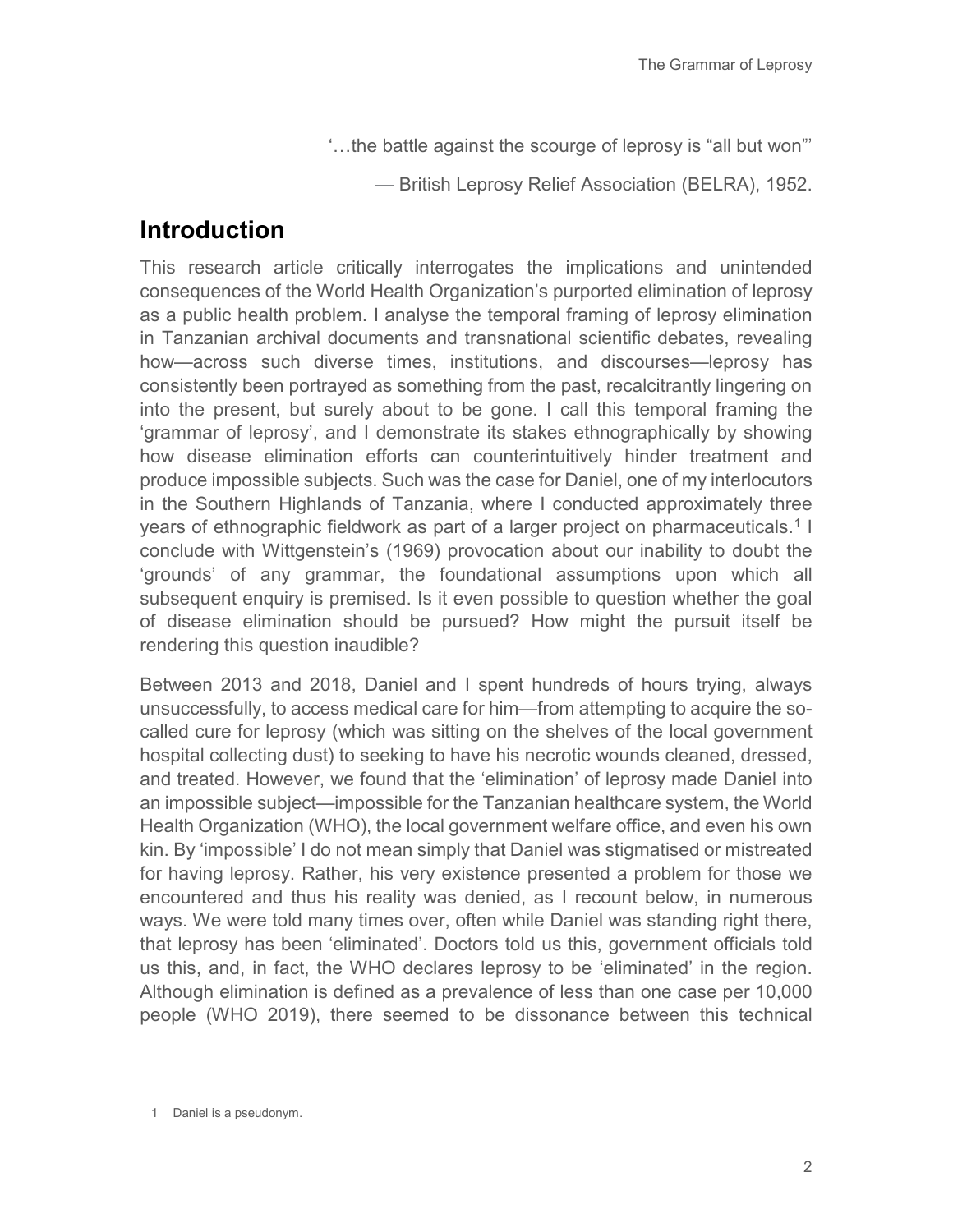definition and everyday discourses in which 'eliminated' meant 'no longer a problem worth attending to'.

As I also began delving into archival research, policy reports, and critiques of leprosy elimination by infectious disease specialists, I became aware of the temporal politics subtending Daniel's encounters with the state, non-governmental organisations, and healthcare workers. For nearly a century, leprosy has been apprehended almost exclusively in terms of elimination. This temporal horizon structures the forms of care provided (or not), decisions over epidemiological methods of enumeration, and the financing of global/public health priorities. In referring to this framing as a type of 'temporal politics', I draw attention to how leprosy elimination both 'takes for granted *and* produces' particular temporal horizons, lived and imagined, embodied and anticipatory (McKay 2018, 12). As anthropologists have compellingly demonstrated, the manipulation of time can operate as both a mode of subjugation (Fabian [1983] 2014; Verdery 1996) and a strategy for resistance (Argenti 2007; Ahmann 2018). Much attention has focused on the near future, showing how it is hollowed out (Guyer 2007) or even 'dispossessed' when people face 'the inability to plan, predict, or build futures in an incremental way' (Smith 2011, 17). Here, I show how elimination campaigns construct the disappearance of leprosy as the (perpetual) near future, always just about to happen, no matter how much time passes.

I argue that elimination is the grammar through which leprosy has been spoken for almost a century: the disease is always (just about to be) gone and so is apprehended as though it does not fully exist in the present. By referring to this as a 'grammar', I draw upon Wittgenstein's conceptualisation of the language-game, which emphasises how 'language is part of an activity, or of a form of life' (1958, 23). As developed further by Cristiana Giordano, the concept of grammar involves the repetition of rules and norms, subject and object positions, which delimit how experience is translated into knowledge and what becomes intelligible (or not) (2020). In the case of leprosy, its position within humanitarian biomedicine—from colonial medicine to global health—has been sustained by the perpetuation of a temporal structure that anticipates its imminent disappearance and therefore justifies a whole set of practices built around this expectation. I call this a grammar to highlight how it subtends knowledge and engagement with leprosy across several domains and many decades. Within this grammar, leprosy is durably positioned as existing as the (soon to be) past, recalcitrantly lingering on in the present, but *certainly* almost gone. The grammar of leprosy as past present is pervasive: from contemporary WHO goals and *New York Times* reporting to 1950s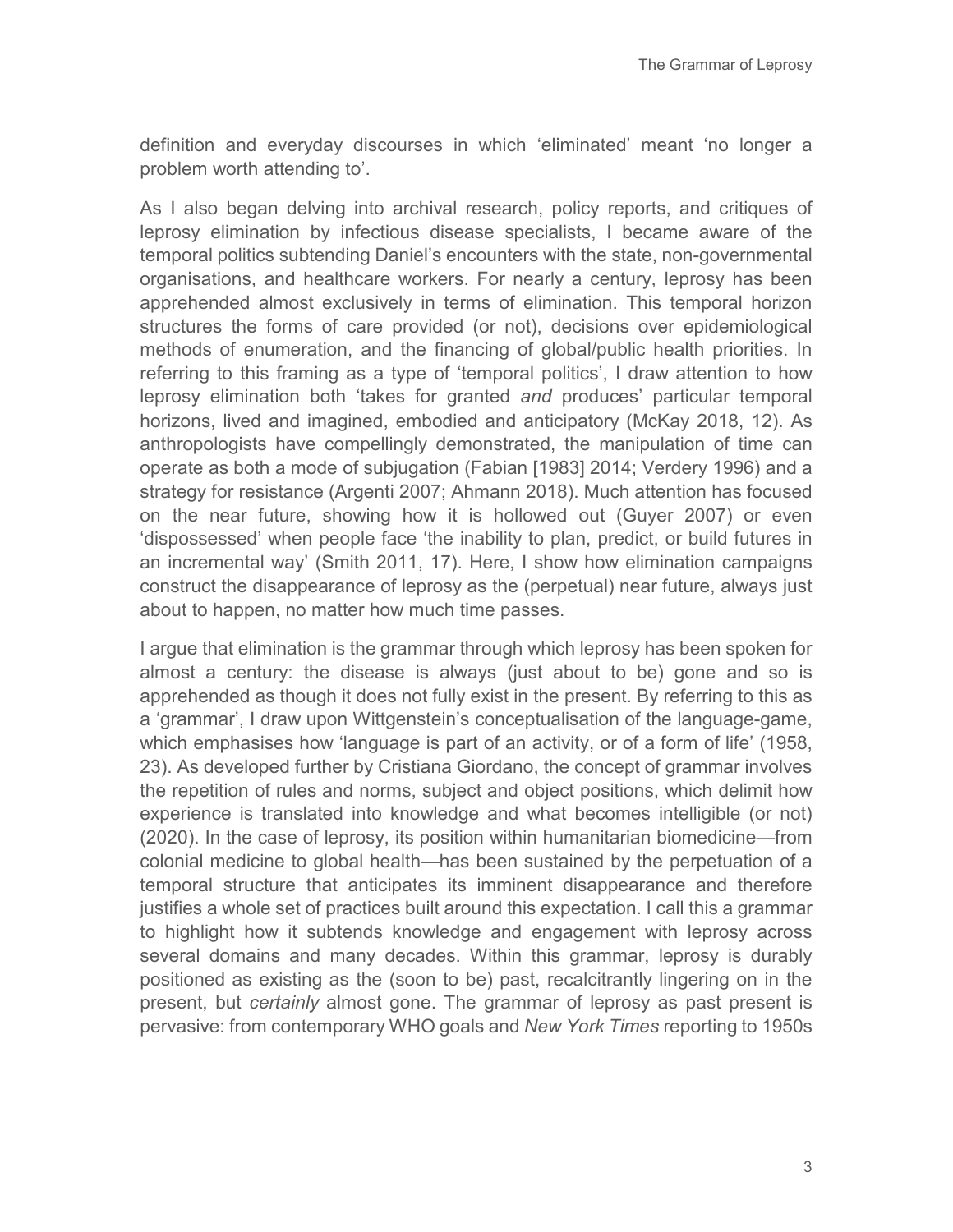colonial medicine and *Tanganyika Standard* news columns.[2](#page-3-0) Other understandings of the disease appear unintelligible from within this grammar.

My concern with the grammar of leprosy is not simply discursive. I maintain that this grammar and the temporal politics through which it operates have dire consequences for the lives of persons with leprosy today, actually hindering treatment. I demonstrate this primarily through my ethnographic fieldwork in Iringa, Tanzania, recounting in depth the challenges faced by Daniel, whose story reveals in complex and varied ways how the grammar of leprosy manifests in the postcolonial healthcare landscape of contemporary Tanzania. I also draw from six months of archival research at the Tanzania National Archives, which allows me to probe the *longue durée* of leprosy's anticipated elimination. Although the political entities being served by this temporal framing have morphed—from the British Tanganyika colony, to the once socialist nation of Tanzania, to the neoliberal public–private partnerships of global health today—it is striking that the grammar of leprosy has remained remarkably similar. Finally, I analyse a series of correspondences published by scientists in *The Lancet: Infectious Diseases*  journal over the past several years, in which researchers working for Novartis (the supplier of leprosy's cure) continue to push for an always imminent 'elimination' while field researchers in Brazil repeatedly caution about the potential problems of this grammar. While all the talk of imminent elimination (combined with the existence of a cure) may make it seem as though scientists have a thorough understanding of the disease, leprosy actually remains something of an enigma for those who study it. There are many questions left unanswered, and leprologists too lament that the framing of leprosy as almost eliminated makes it very difficult to find answers or provide care. Although these infectious disease specialists do question the pursuit of elimination, the grammar of leprosy renders their doubts inaudible within global health agendas.

### **Leprosy elimination as a barrier to leprosy treatment**

Like many people with disabilities in Tanzania, Daniel survives by begging in urban areas. He estimates that he is in his mid-forties but does not know his precise age. Daniel is ethnically Hehe, having grown up in a rural village a few hours' drive beyond the town of Iringa. Daniel's physical disability from leprosy is quite advanced—with several fingers amputated now, he often burns himself as he tries to cook with firewood amongst rock formations on the outskirts of town. Even on the hottest days he wears an oversized coat and a hat, with a somewhat eerielooking smiley face sewn onto it. We got to know each other through chatting at

<span id="page-3-0"></span><sup>2</sup> A 2014 *New York Times* article on leprosy was entitled: 'Leprosy, Still Claiming Victims' (Angier 2014). The word 'still' in this title gives the impression that this disease should already have disappeared, and much of the piece is dedicated to expelling the 'myth' that leprosy is a 'medieval' disease.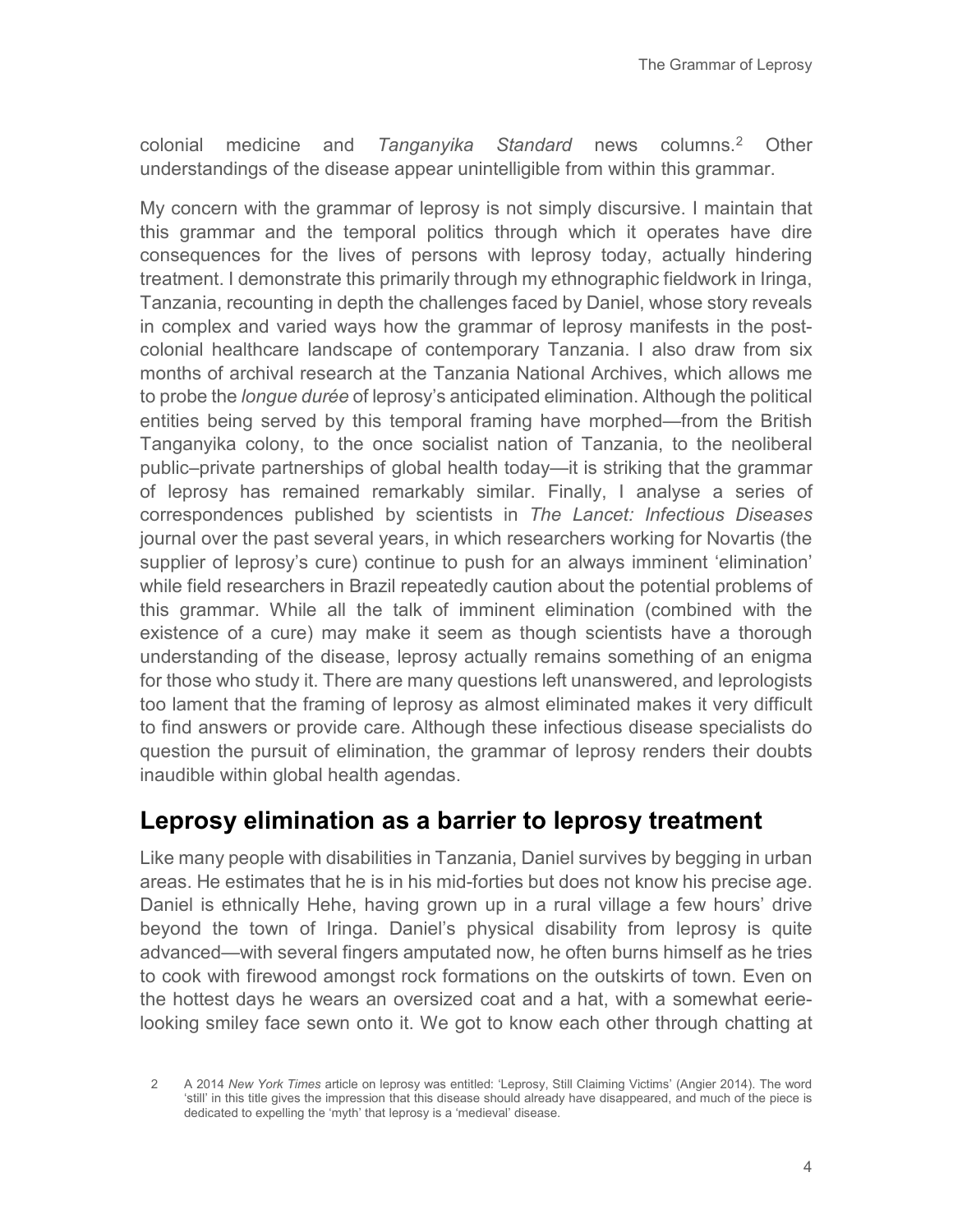the town park where I often went to have Swahili lessons and where Daniel would be working. (For my interlocutors, begging is a recognised form of work; each beggar in Iringa has 'their spot' in town where they come to work each day.)

In 2015 I asked another close interlocutor of mine, Dr O, who worked at a regional government hospital, if it would be alright if I brought a friend with leprosy to meet him and receive treatment. Dr O reacted incredulously—he started chuckling and teasing me that leprosy does not exist anymore and that he did not believe that I knew someone with leprosy. I insisted and so he eventually agreed. When Daniel and I arrived at the hospital, Dr O immediately recognised Daniel's symptoms as signs of leprosy. He asked Daniel whether he could feel fire when he touched it with his hand, to which Daniel replied 'no'. This seemed sufficient for Dr O to confirm a diagnosis of leprosy.

During our meeting, I noticed the calendar on the wall in Dr O's office. It had been provided by the German Leprosy and Tuberculosis Relief Association (abbreviated DAHW in German), the primary non-governmental organisation (NGO) that had dealt with leprosy in Iringa before the disease was 'eliminated' and they had moved on to more urgent priorities. Although the calendar's title was partially covered by a sticker about tuberculosis, it was just possible to make out the heading across the top in blue upper-case letters, which read: '*Changamoto za Kutokomeza Ukoma 2014* [Challenges of Leprosy Elimination 2014]'. As I would soon learn, there are many challenges to leprosy elimination, not the least of which is the shifting priorities of public health mandates, aptly symbolised by the tuberculosis sticker now hiding the calendar's title. In fact, this NGO's 2013 Annual Report stated that 'In Uganda, Tanzania and Nigeria, leprosy checks by national programmes are relatively well run which means that DAHW focuses more on tuberculosis there' (DAHW 2013, 9).

Leprosy is a chronic infection of the skin and nerves caused by the bacteria *Mycobacterium leprae*. Temporality is important here too: the organism multiplies very slowly, incubating for at least two years (five on average), and it can take over twenty years (even up to thirty) after infection before symptoms first appear (DAHW 2013, 18; WHO 2019). There is no way to test for leprosy during the years when it is incubating. The bacteria will not grow outside of humans (although it has appeared, very rarely, in a handful of other animals, most notably armadillos, who contracted it from us). This means that it cannot be studied in other hosts and is nearly impossible to culture in the lab (Ploemacher et al. 2020). Scientists are not entirely sure (and not all are in agreement) about how the disease is transmitted (Smith et al. 2014). It is thought to spread through respiratory droplets, but researchers disagree over whether it can be spread by skin contact as well. Additionally, 95 percent of humans appear to be immune to leprosy, for reasons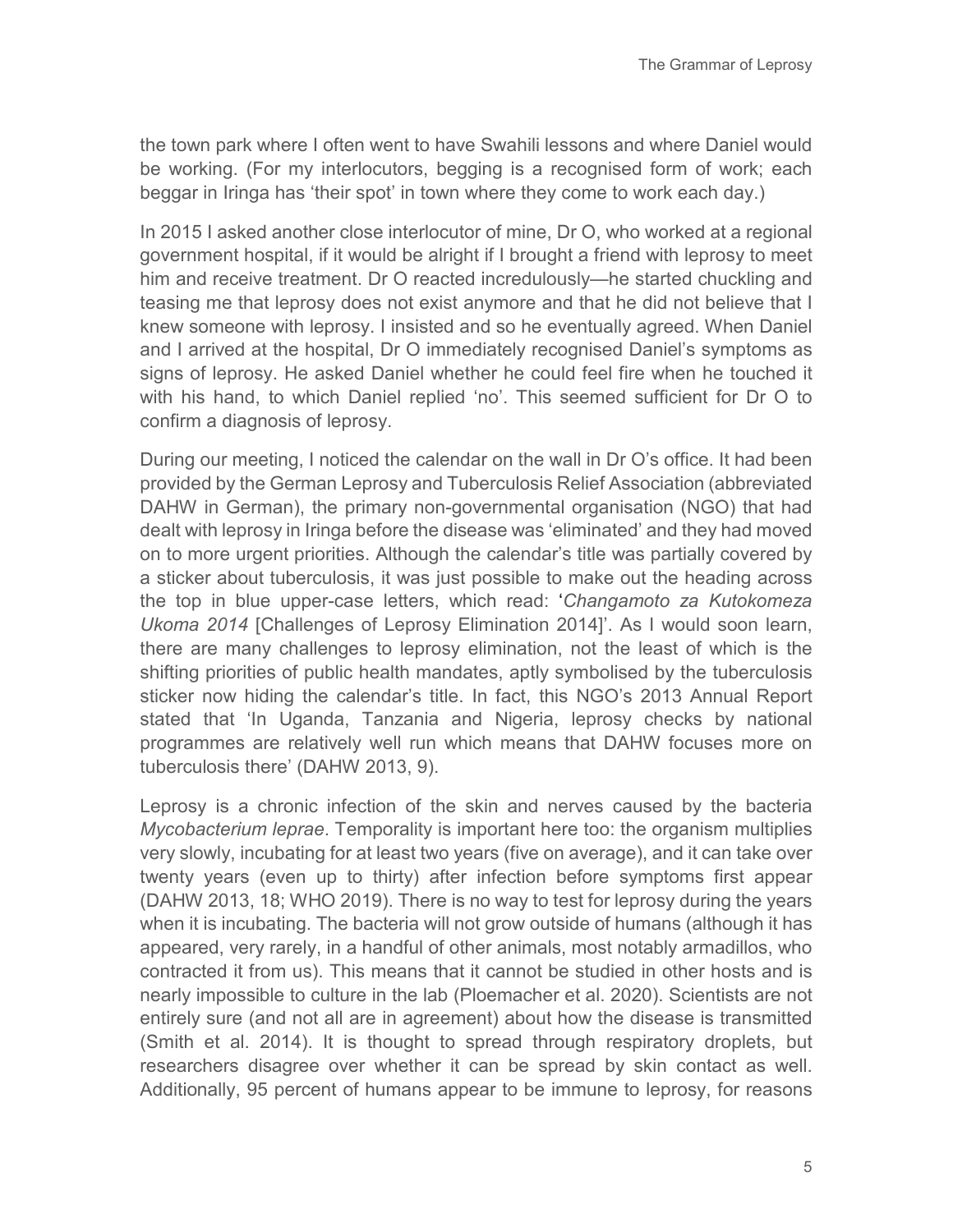not well understood. These are some of the many scientific questions left unanswered now that research funding has been reallocated to other diseases with more compelling numbers (Scollard 2005). Organisations such as the Bill and Melinda Gates Foundation no longer fund leprosy research because of the assumption that the disease is always *just about* to be gone (Lockwood and Suneetha 2005).

The standard treatment for leprosy is multidrug therapy, consisting of either two or three antibiotics (rifampicin, clofazimine, and dapsone). Although the disease is curable, these drugs need to be taken every day for six months to a year, and even then relapse may occur. While leprosy is rarely fatal, it leads to severe disability over time. The skin on the face and extremities forms scaly lesions (*lepra* is Greek for scaly), and the Schwann cells that sheathe the nerves are destroyed so patients lose sensation in their extremities. The respiratory tract and eyes are damaged as well. There is a high prevalence of secondary bacterial infection in the resulting chronic lesions, and they often go untreated until they must be amputated—as was the case with several of Daniel's fingers and toes.

After confirming that Daniel did in fact have leprosy, Dr O revealed to me that, although his work title located him within the 'National Tuberculosis and Leprosy Programme' at the hospital, he had never received any training in the treatment of leprosy. There was a course he was supposed to attend, he said, but government funds were not available so he was 'still waiting'. To say that one is 'still waiting' (*bado ninasubiri*) in Swahili is often a subtle way of conveying that something that definitely ought to have happened, probably never will. Dr O's lack of training must be understood within broader global health developments. According to the WHO regional office for Africa, '[b]y the end of 2005, all countries in the Region had eliminated leprosy as a public health problem' (WHO 2011, 11). Again, elimination is defined as a reduction in prevalence to less than one case per 10,000 people. The global prevalence of leprosy is thought to have plateaued at about 214,000 cases per year, with 94% of new cases being reported in just thirteen countries (among these, five are in Africa: the Democratic Republic of Congo, Ethiopia, Madagascar, Nigeria, and Tanzania) (WHO 2016). However, as is the case in Tanzania, few countries now have any surveillance-response system to provide current epidemiological data.

Some of the consequences of the WHO elimination campaign have been the ceasing of planning, training, and service provision for leprosy, in addition to the aforementioned absence of research due to the assumption that the disease is always just about to be gone (Lockwood and Suneetha 2005; Scollard 2005). In particular, there is very little research into the most perplexing questions about leprosy, such as why some individuals have high relapse rates even after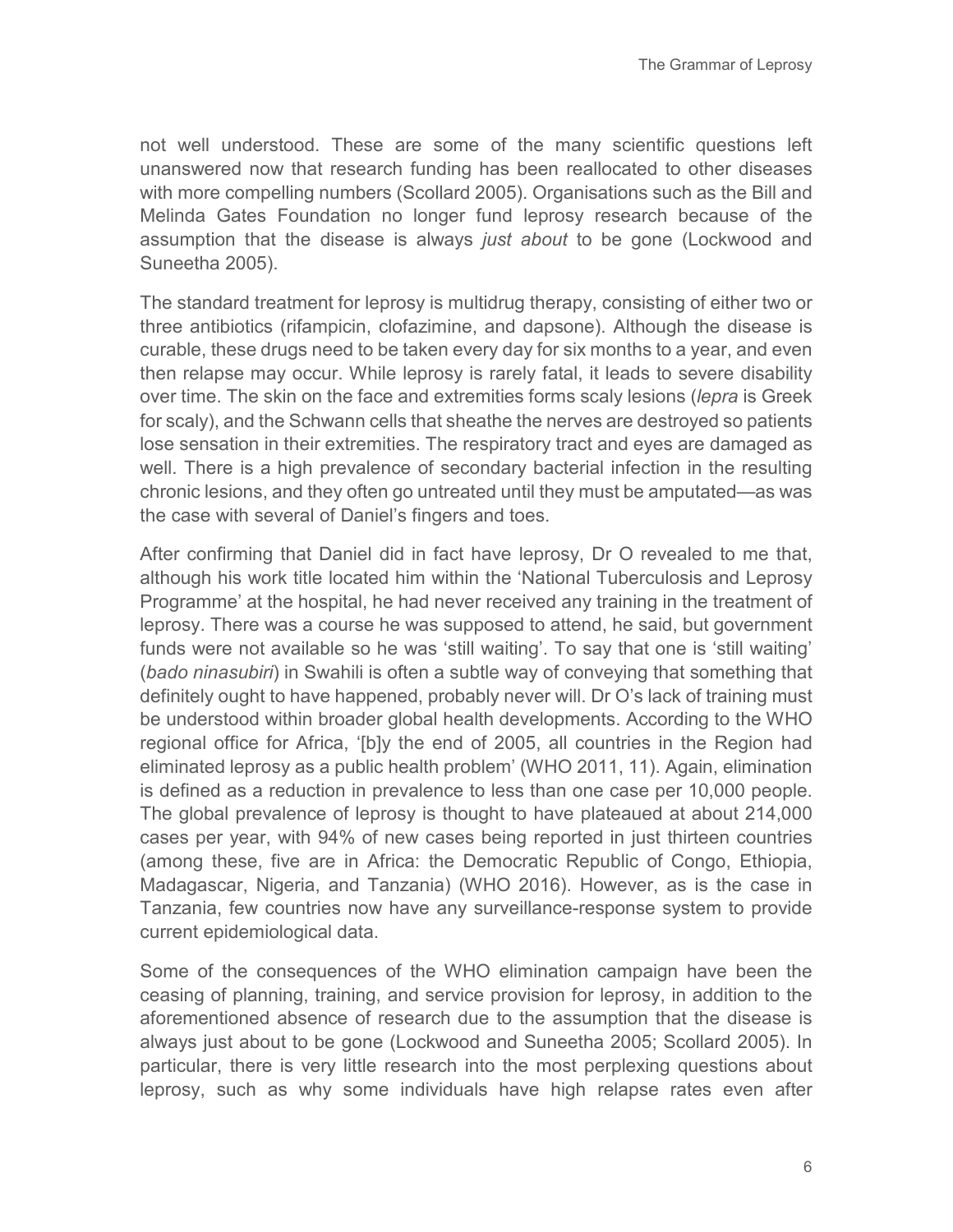completing two years of treatment. There is also no knowledge about how to detect such cases. Even more frightening is the lack of research on multidrug-resistant strains of leprosy; resistance has been documented for all three of the antibiotics used to treat the disease and rates of multidrug resistance are rising (Cambau et al. 2018). Leprologists lament that it is extremely difficult to find postdoctoral students and clinical fellows to work in the field, because 'who can build a career on a disease that is perceived as being eliminated?' (Lockwood and Suneetha 2005, 232). At the same time, some infectious disease physicians argue that leprosy does not biologically lend itself to elimination and that it should be classified as a chronic stable disease rather than as an acute infectious disease responsive to elimination strategies (Lockwood, Shetty, and Penna 2014; Yadav et al. 2014). Lockwood and Suneetha assert that the 'WHO missed an opportunity to be intellectually open when it failed to acknowledge that leprosy is not going to be eliminated by multidrug therapy alone' (2005, 232).

When the WHO declared leprosy to be successfully 'eliminated' as a public health problem, many governments ended (expensive) specialised programmes and adopted more cost-efficient integrated approaches whereby primary healthcare workers were tasked with diagnosing and treating leprosy—often without any additional training (Lockwood and Suneetha 2005, 232; Sardesai 2015). Since Dr O did not know how to treat Daniel, he told us that we should come back another day to meet his supervisor, Dr N, the Regional Director for Tuberculosis and Leprosy.

#### **Bewitchment and fabricated test results**

It took months and many failed attempts before this meeting actually took place. When it did, Dr N declared that he recognised Daniel from a leprosy treatment centre in Morogoro where Daniel had been treated—and cured—five years earlier. The room grew increasingly tense as Daniel began to refute this version of events. With tears running down his face, he explained that he had sought treatment at that government clinic, yes, but that it was for malaria. The doctors there had bewitched him, he said, using the syringe for administering the malaria medicine to give him leprosy.<sup>[3](#page-6-0)</sup> Like many people with leprosy, Daniel has extreme hoarseness, making his words difficult to hear or understand, and his tears made it even harder to follow everything he said. But I understood perfectly clearly when

<span id="page-6-0"></span><sup>3</sup> Syringes were often viewed by my interlocutors in Tanzania as the archetypal symbol of the dangers of biomedicine; they have a long history of being associated with witchcraft and other nefarious practices throughout East Africa. When I spoke to elders in Iringa, they would tell stories of how they were forced by the British colonial government to get smallpox vaccinations. They also spoke of histories of Western bloodsuckers who used syringes to steal Africans' blood (see White 2000), the spread of HIV/AIDS through syringes (see Tilley 2016), and their fears that vaccinations are causing the mass sterilisation of Africans today (see Feldman-Savelsberg et al. 2000). It is important to recognise that although Dr N doubted the veracity of Daniel's claims, he was not incredulous about the use of syringes to bewitch people.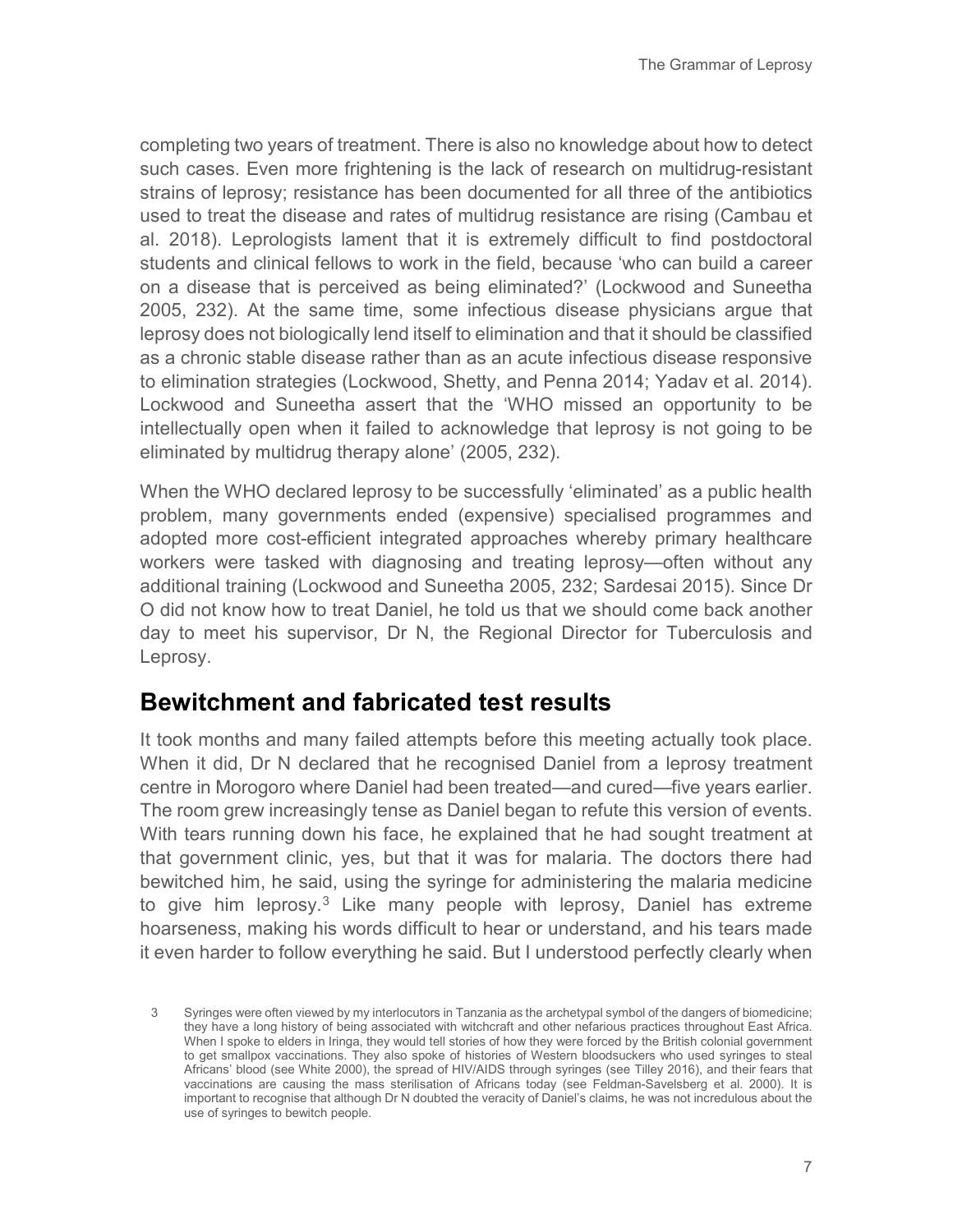Dr N began lecturing Daniel, in a harsh tone of voice, saying that 'there is no medicine that can make your fingers or nose grow back'.

The conflict peaked as Dr N kept asking Daniel over and over '*unaelewa*?' ('do you understand?'), to which Daniel kept replying, softly but defiantly, '*nasikiliza*' ('I am listening'); much to the doctor's chagrin, Daniel refused ever to say that he 'understood'. This small act of resistance obviously infuriated Dr N. He finally demanded that Daniel remove his shirt. (I turned away at this point because Daniel appeared humiliated by being forced to do this.) The doctor informed Daniel that the white patches on his body were proof that he no longer had an active case of leprosy. Then he ordered Daniel to remove his hat—the one with the eerie smiley face sewn onto it—but Daniel refused to do this. He began explaining again that he had gone to that clinic in Morogoro, but that he went there for malaria treatment only. Seeing that the tension was escalating, I suggested that we perform a test to confirm whether Daniel had indeed been cured.<sup>[4](#page-7-0)</sup> Dr N very begrudgingly agreed to this.

Daniel's skin smear came back positive. So the doctor, still not believing that Daniel had an active case, ordered blood tests and samples were drawn from Daniel's fingers, arm, and ear. When we went back for these results a few days later, no one had them. Each of the two labs at the hospital insisted that the other lab had done the test. Dr O (my friend) walked around the hospital with Daniel and me, asking nurses and technicians about the results, but the answer we received again and again was that the other doctor (Dr N) had declared that 'this man's already been treated!', implying that the results were not needed. Eventually Dr O called the young woman who had (presumably) done the test into his office, chastised her, and then together they filled out a lab report saying that the results had been negative. They did this with Daniel and me standing in Dr O's office with them.

I asked the young woman, 'Are you sure it was negative?', to which she replied '*sikuona kitu chochote*' ('I didn't see anything'). This is a multivalent phrase in Swahili; biomedical tests that 'show nothing' often suggest the invisible presence of witchcraft. Indeed, witchcraft was a constant and pervasive presence in the hospital. I never met anyone—staff or patient—who did not take it to be a very real and serious danger; even the director of the hospital complained to me frequently that her own two-year-old daughter was 'failing to thrive' because she had been bewitched by their housekeeper. Most people I know in Tanzania, including

<span id="page-7-0"></span><sup>4</sup> Some individuals with leprosy have high relapse rates even after completing two years of treatment, but biomedical practitioners do not know why or how to detect those cases. Additionally, resistance has been documented for all three antibiotics used to treat leprosy, as has multidrug resistance (Cambau 2018). This means that even if Daniel had received treatment elsewhere five years earlier, it was entirely possible that he could have an active case of leprosy, still or again.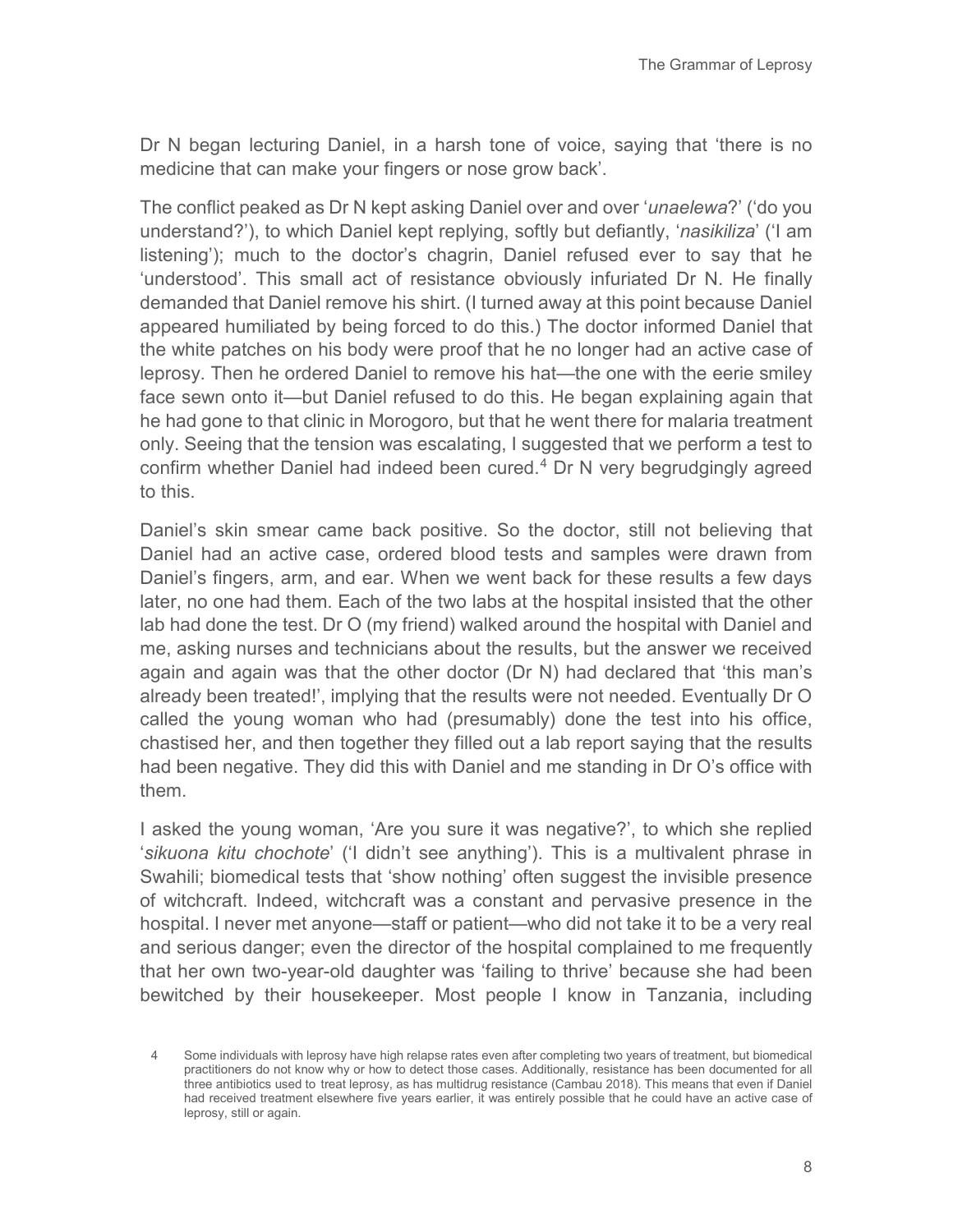doctors, seek medical treatment from a wide range of providers, such as pastors who might perform exorcisms, vernacular healers who can provide both herbal remedies and rituals to resolve witchcraft attacks, and biomedical providers like clinics and pharmacies (Feinstein and D'Errico 2010; Green 1996; Langwick 2008; Parkin 2014). One way witchcraft attacks are understood to manifest is by producing 'fake' diseases that mimic the symptoms of real conditions; for instance, 'fake' malaria is common (see Gerrets 2012, 35; Muela, Ribera, and Tanner 1998). When one conducts a series of biomedical tests to diagnose an ailment, only to find that all the tests show nothing, this frequently suggests that the invisible presence of witchcraft may be the real culprit. Thus, by saying that she did not 'see anything', the lab technician left it ambiguous as to whether this was a result of Daniel having already been cured or a result of bewitchment, as he claimed.

Although I was furious about the fabricated test results, I knew that I could not push the issue any further, for if I did Daniel's health would be put in jeopardy—he would need to go to this hospital to have his secondary infections treated long after I left Tanzania. This story recounts only a small portion of the trials Daniel faced when attempting to receive medical treatment and government assistance. Together, we also attempted to acquire the specially designed sandals and glasses that are supposed to be provided free to leprosy patients—they help those living with disabilities caused by nerve damage and its resulting amputations, and poor eyesight. Again, we had to go to the hospital several times before Dr O finally walked us out to the edge of the hospital compound and opened a large metal shipping container to search for them. It took three hours of searching before we found the shoes in the back of the container. The last I knew, Daniel was 'still waiting' for the glasses.

# **Temporal politics**

Daniel and I also went to the hospital together several other times in an attempt to get treatment for his secondary bacterial infections. However, on many of these occasions the hospital was completely out of stock of the necessary medical supplies. For instance, in March of 2015 Daniel was prescribed metronidazole, ciprofloxacin, hydrogen peroxide, dressing, and silverex cream, but the hospital dispensary had none of these items. I bought them for Daniel from a private pharmacy, but it cost much more than he could afford on his own. Thus, the fact that he is legally entitled to free healthcare does not actually guarantee treatment.

The healthcare system was not always like this in Tanzania. When the country gained independence from the British in 1961, it originally adopted a non-aligned socialist policy and began establishing a robust national healthcare system including its own pharmaceutical industry (Langwick 2010). Tanzania made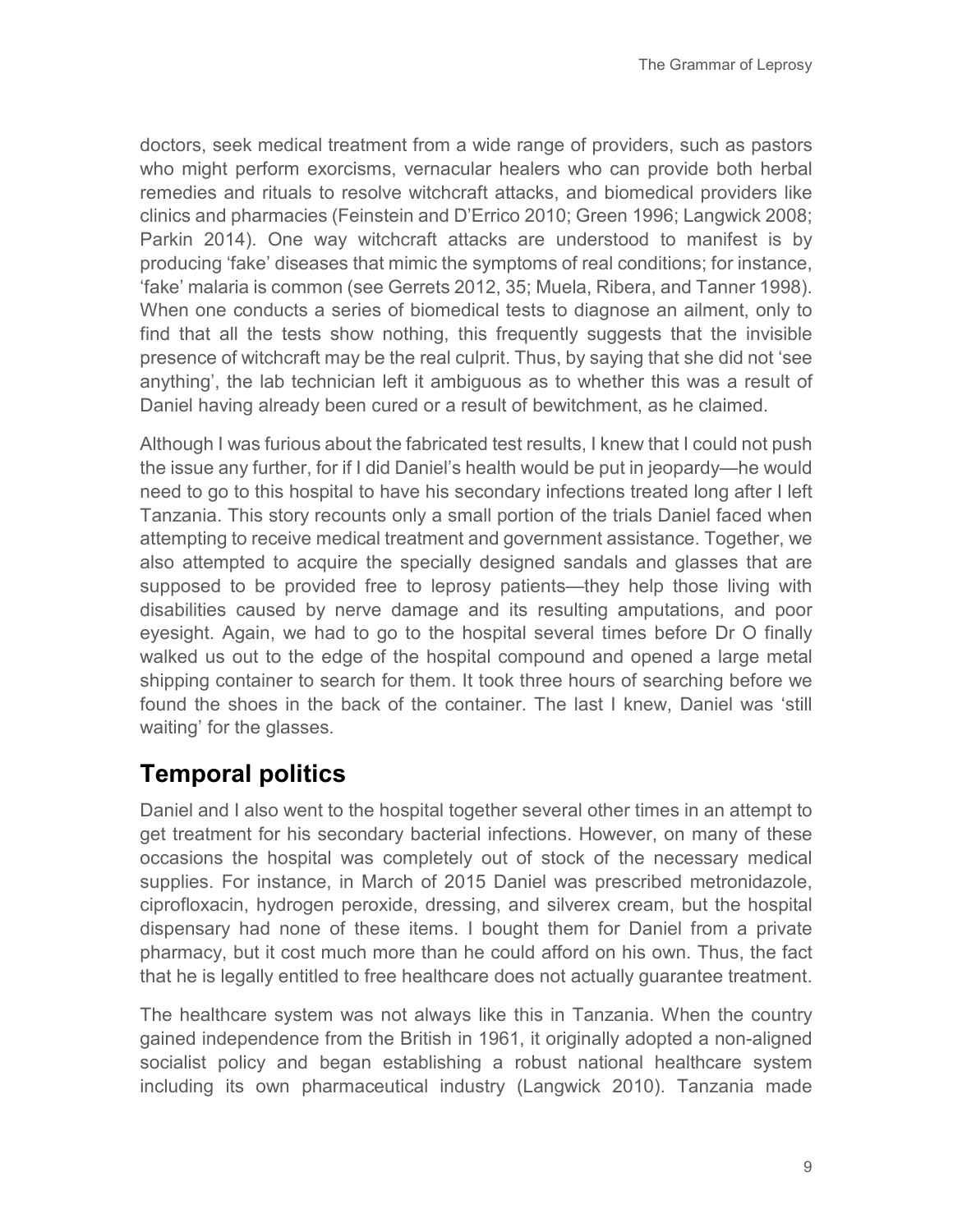enormous advances in access to biomedical care during the 1960s and 1970s, only to face a near collapse of the government health infrastructure in the early 1980s (Dilger 2012). This came about in large part because of the structural adjustment policies required for loans from the International Monetary Fund and World Bank, which demanded enormous reductions in the national budget for health care, the privatisation of or cost-sharing for medical services, and unfettered markets, which became flooded with cheap—and often counterfeit pharmaceuticals (Janes and Corbett 2009). The earlier notion that the state should be charged with protecting the health of its citizenry was replaced with the rhetoric of consumer-driven choice and the value of the free market to meet healthcare needs throughout the African continent (Pfeiffer and Chapman 2010). Government facilities became underfunded and overcrowded, with exhausted stocks of drugs the norm rather than the exception. As the Tanzanian healthcare system became systematically under-resourced, this only compounded the epidemiological devastation wrought by colonialism and its concomitant efforts to dismantle local healing practices (Langwick 2011; Tilley 2016). Ultimately, these developments precipitated a shift away from international medicine, which emphasised primary healthcare and sought to build up national health infrastructures through development, to global health—a fragmented conglomeration of non-profits and private–public partnerships that instead prioritise efforts to reduce the 'burden' of specific diseases, an approach that David Fidler has aptly characterised as opensource anarchy (2003; see also Biehl 2016).

Sometimes during my fieldwork I did not see Daniel for months, as I had no way to get in touch with him other than to search around the town square where he works. One day in September 2016, I got a call from a friend saying that he had seen Daniel searching through the dumpster of fruit and vegetables behind the town market. When I found him, I thought that Daniel seemed much worse off than before. He told me that his relatives would not allow him to stay in their village and that he was living in the rock formations in the mountains outside of town. He had a wound on his hand that appeared severely infected and explained that he had burned himself trying to cook. We decided then to investigate whether there were any other services available to help people in the community with (active or cured) leprosy, so we set up a meeting with the head of the town's welfare office, Ms T.

I was not surprised, though still demoralised, when Ms T began the meeting by informing us that leprosy had been eliminated. The NGO that had provided services for leprosy in the past—the German Leprosy and Relief Association (DAHW)—had cut their funding after the disease had been declared eliminated. Their focus was now exclusively on tuberculosis in East Africa. (Recall the calendar from this NGO in Dr O's office, which was partially covered by a tuberculosis health campaign sticker.) Noticing that I was not satisfied with this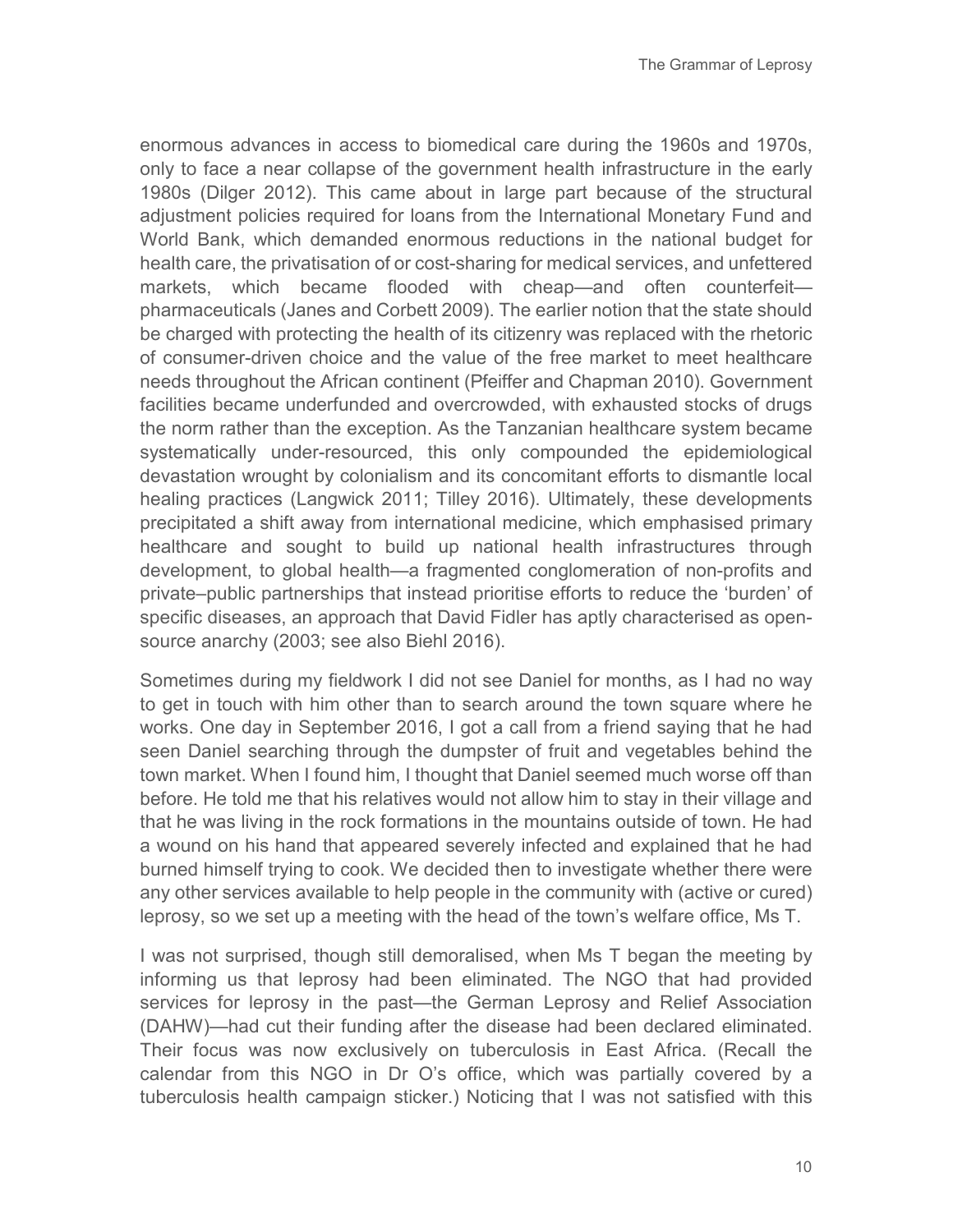response, Ms T called a representative from the DAHW and handed me the phone. The representative very patiently explained to me that it was government policy to close all residential centres for leprosy, since such communities isolate and stigmatise patients. These days, individuals with leprosy should remain with their families, in their communities, the representative told me. Ms T nodded and said 'Yes, Daniel belongs to them', indicating her agreement that Daniel should be relegated to his family's rural community.

I later read on the DAHW's website that they, together with the pharmaceutical company Novartis—the supplier of antibiotics for leprosy—had determined that leprosy should no longer be a national health priority in the region. Instead, they declare that leprosy is a 'community responsibility' and that emphasis should be placed on patients' need to 'self-care' (DAHW 2015). It is difficult to imagine what 'self-care' could even mean in Daniel's case, when he has nowhere to live, nearly no income, and severe disability. This site also stated that, 'More than any other disease leprosy has always been a local problem, affecting individuals and their communities. For centuries sufferers have been isolated from mainstream society ... Thanks largely to science, this medieval way of dealing with leprosy victims is a thing of the past' (DAHW 2015). However, DAHW's statement about 'medieval isolation' is actually more similar to European medieval responses to leprosy than to African ones (Douglas 1991).

The missionaries tasked with running leprosy settlements throughout much of Africa during the twentieth century relied heavily on Biblical interpretations to support their assumption that their patients would otherwise face severe stigma from their communities. Thus, by being closed away in secluded communities, lepers were also 'saved' from such stigma. However, Africanist historians like John Manton have demonstrated that, prior to colonialism, many African communities did not ostracise individuals with leprosy. Instead, these communities viewed the disease as similar to (and often indistinguishable from) other prevalent skin conditions (Manton 2011, 130). Leprosy settlements were quite porous and patients frequently married members of the surrounding community (Manton 2011, 132; Tanzania National Archives 1921, 1957). Yet, as I elaborate further below, scientists today continue to presume that leprosy stigma is universal and acultural. A recent piece in *The Lancet: Infectious Diseases* claimed that 'the persistence of deep-rooted stigma and discrimination against people with leprosy' prevents diagnosis and treatment, without citing any evidence to support this claim (Smith et al. 2016, 398-99). Stigma remains 'one of the primary ordering concepts in western biomedical thought about leprosy', a direct legacy of the social projects made possible by the intertwining of Christianity and biomedicine (Manton 2011, 134; see also Comaroff and Comaroff 1992; Tilley 2011).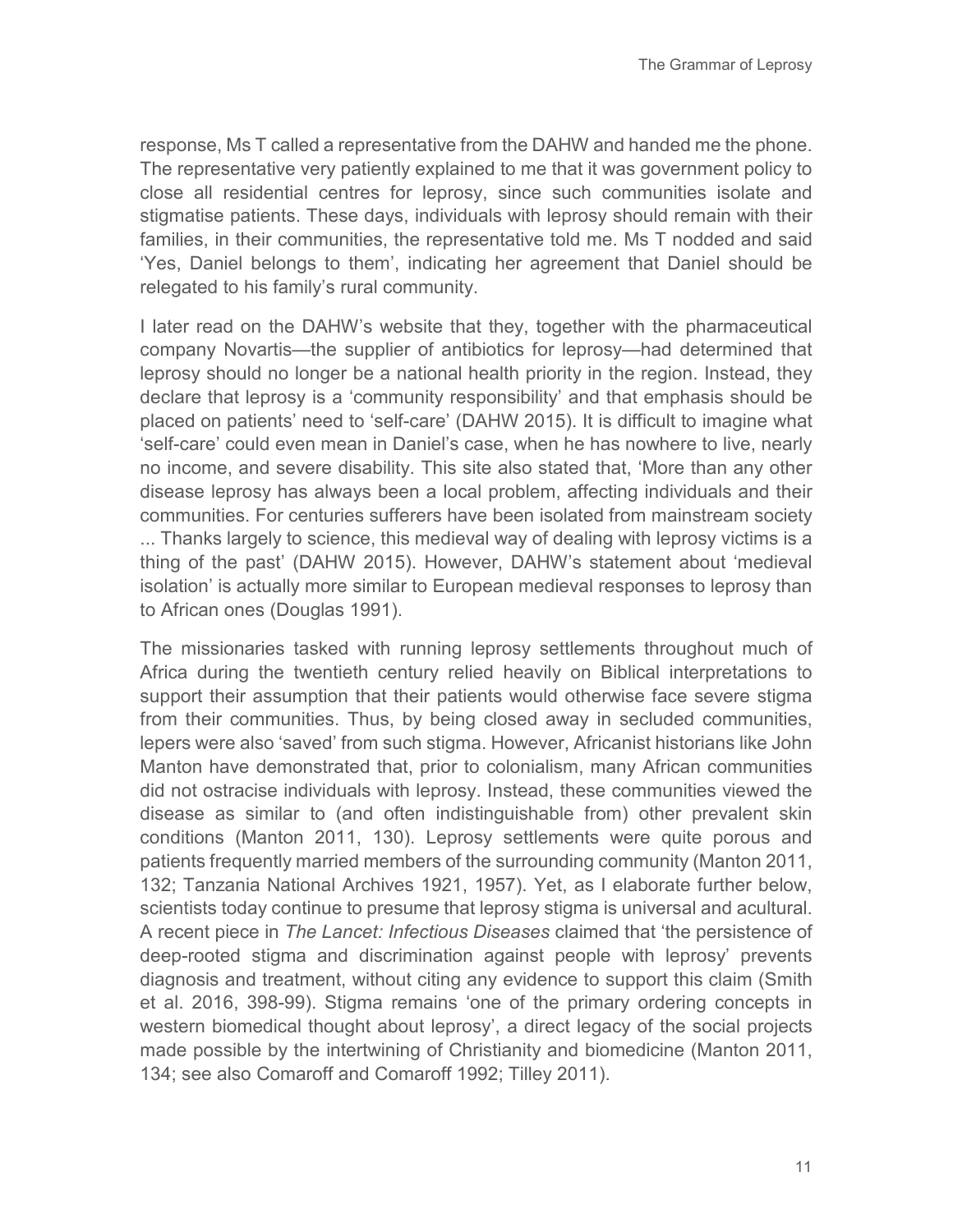While statements like these—by NGOs and scientists—present biomedical interventions as secular, they actually reproduce a latent Protestant ethos of salvation from within so-called secular medicine itself (Whitmarsh and Roberts 2016). Medical anthropologists Whitmarsh and Roberts have analysed how these 'political medical religious logics' operate by simultaneously excluding the 'religious other' and enacting a form of secular Protestantism (2016, 207). Here, religious and occult understandings of leprosy are denounced as backward, ignorant, and inherently stigmatising (thus further silencing Daniel's claims about bewitchment). Meanwhile, in the DAHW's statement, 'science' is portrayed as a saviour of 'medieval' (read: backward) communities in the developing world. This bespeaks the 'coloniality of global public health' (Richardson 2020) as it both erases the actual historical conditions of leprosy in the region and presents public health interventions as a kind of (apolitical) humanitarian salvation.

There is yet another layer of temporal politics inflecting Ms T's insistence that Daniel should return to his family's village because he 'belongs to them'. Contextualised within the *longue durée* of colonialism and racial capitalism in Africa, this statement bespeaks a structural binary created by colonial governance (Chachage 1988; Mamdani 1996). This structural binary was both spatial and temporal, such that 'urban and rural were contrasted as European and African, nonnative and native, citizen and subject, modern and customary/traditional' (Piot 2010, 6). Further, the urban/rural binary within African colonies reflected broader colonial logics that translated physical distances into temporal ones, such that sites far from the metropole were understood to belong to a past time (Fabian [1983] 2014). When Daniel is told he 'belongs' in his village and should 'return' there, space and time take on a political significance as markers of status.

The rural village where Daniel grew up is predominantly Hehe. The Hehe are among the poorest of over 130 ethnic groups in Tanzania today, a condition that is a direct legacy of the devastating scorched earth tactics used by the Germans for over a decade in the late 19th century during the German–Hehe War (Redmayne 1968). Even after the war ended, the Hehe continued to resist the colonial state, for instance refusing to enter the formal labour force or to accept grain stipends during times of shortages (Pizzo 2010; Redmayne 1964). Underdevelopment continued to characterise the rural villages in the region after the colony of Tanganyika was passed to the British under a League of Nations mandate at the end of World War  $1.5$  $1.5$  Meanwhile, in recent decades many

<span id="page-11-0"></span><sup>5</sup> Traces of this past resonate in the landscape and in place names (Ferme 2001; Ferme and Schmitz 2014). For instance, Kitanzini Street stretches down a hill in the centre of town, lined on both sides with second-hand clothes sellers. *Kitanzini* literally means 'the hanging area' (from *kitanzi*, 'noose'), so called because it was where the Germans hanged prisoners, especially the Hehe who revolted against them. Meanwhile, the name of the town, Iringa, comes from the Hehe word *lilinga* (fort), a reminder that the site was originally Hehe Chief Mkwawa's fortress before German forces destroyed it in 1894 (Pizzo 2010).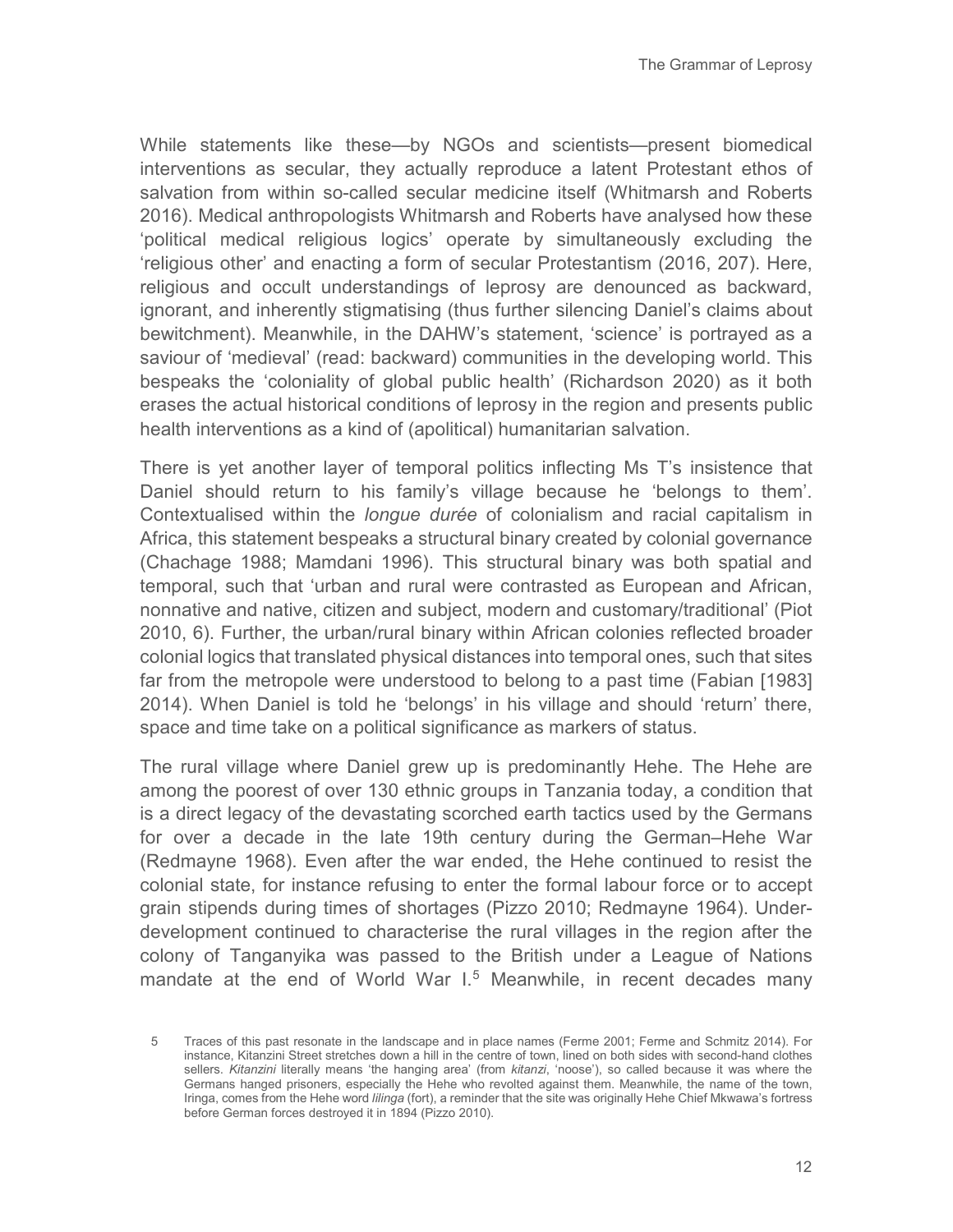Tanzanians of other ethnicities and regions have moved to the town of Iringa in search of work and business opportunities. These individuals, such as the doctors and government officials I knew, are typically of other ethnicities, like Chagga, and are from regions that had higher rates of missionisation, development, and access to education. Thus, the inequalities wrought by colonialism still rebound through Tanzanian society today, echoing in phrases like 'Daniel belongs to them'. While the medical elite aspire to the status of global modernity, chronically ill patients from the surrounding rural Hehe villages are relegated to a spatiotemporal past and told to 'return' there for care. Yet, Daniel's family refused to care for him. Whenever he took a bus to his village, he told me, his kin would get him drunk and then steal from him whatever money he had earned by begging in town. We explained this to Ms T, but she insisted there was simply nothing to be done.

### **The politics of leprosy enumeration**

Another knot of temporal politics around leprosy has to do with practices of enumeration. When the German Leprosy and Relief Association (DAHW) cut its funding, this also ended all monitoring and screening for leprosy in the region. With no screening of patients and no reporting of case numbers, the absence of data has come to perform the disappearance of leprosy. As Adams has written in her work on metrics, the imperative for data-driven global health has led some to posit that so-called 'data deprivation' is what really needs to be eliminated since uncounted people are invisible ones (2016, 44). This is also part of the story behind Daniel's position as an impossible subject.

Leprosy enumeration practices simultaneously enact a temporal structure anticipating leprosy's imminent disappearance—and enable and stabilise a whole set of medical, institutional, and political practices built around this expectation. But as medical anthropologists have shown time and again, the question of how to count is far from self-evident and is often politically and socially fraught (Biruk 2012; Erikson 2012; Wendland 2007). Counting not only documents populations and experiences but also brings subject positions into being (Hacking 1999; Kohrman 2003; Sangaramoorthy and Benton 2012). Further, in some cases enumeration can operate as a form of violence. As Mariane Ferme wrote in reference to the civil war in Sierra Leone, 'structural forms of violence are often linked to processes of enumeration and classification—the politics of numbers' (1998, 561). In this section, I consider the politics of numbers in relation to leprosy elimination and how this, too, can become a form of violence.

The politics of leprosy enumeration was brought to the fore in a recent series of correspondences in the *The Lancet: Infectious Diseases*, in which researchers working for and paid by Novartis (the supplier of leprosy's cure) continually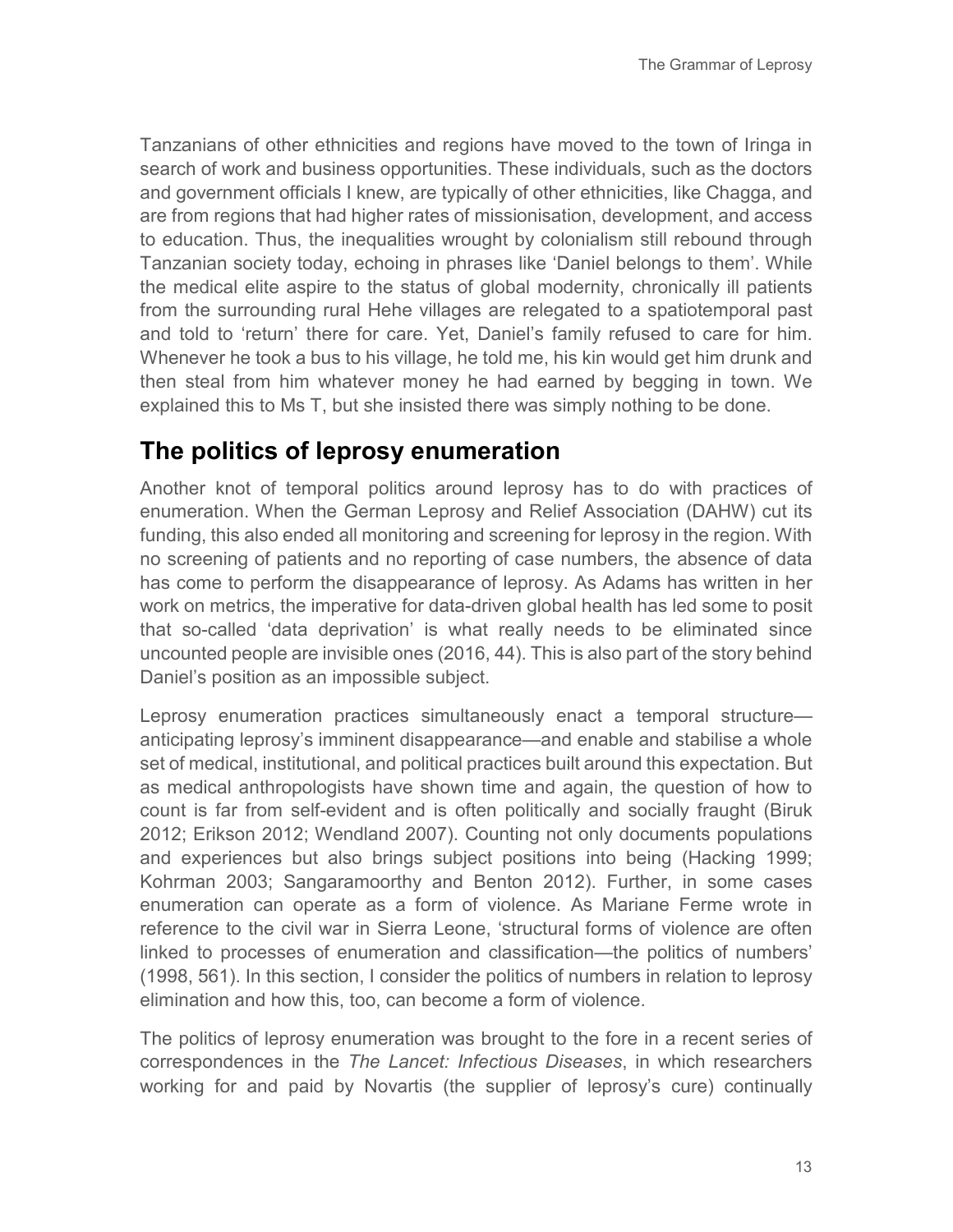enumerate an always-imminent 'elimination' while field researchers repeatedly contest this arithmetic. I have looked at correspondences from 2010 until the present day and selected four key pieces to focus on here in depth. This analysis is critical to my argument because it suggests a direct link between the impossibility of Daniel's treatment in Iringa, Tanzania, and the politics of enumeration within global health apparatuses operating transnationally. The pieces I outline below were part of a correspondence between Dr Cairns S. Smith (and colleagues) from the Institute of Applied Health Sciences, University of Aberdeen in the UK, and Dr Claudio Salgado (and colleagues) at the Laboratório de Dermato-Imunologia, Universidade Federal do Pará in Brazil. I show how Smith—who is paid by Novartis—continues to advocate for 'elimination', while Salgado repeatedly cautions that the push towards elimination may be having unintended and counterproductive effects.

Smith et al. aver that leprosy 'is no longer the scourge that had plagued humanity for countless centuries', an accomplishment they credit to the Swiss pharmaceutical company that manufactures the multidrug treatment for leprosy (2014, 96). Not insignificantly, the authors formally declare that the Novartis Foundation paid them to write this paper, funded their travel and accommodation in Geneva, and hired a medical writer to compose the piece. To explain the fact that leprosy cases have plateaued in recent years rather than continuing to drop, Smith et al. partially blame the sense of 'complacency among health officials of many countries' (2014, 97). In the absence of surveillance-response systems needed to locate areas of elevated risk, they also suggest that 'patients with leprosy are likely to be found where patients with other poverty-associated diseases cluster' (ibid., 97). Consequently, they recommend searching for cases in those areas, despite other scientific evidence challenging the stereotype of leprosy as a disease of poverty (see Yadav et al. 2014).

Other scientists wrote correspondences in response to this *Lancet* piece, critiquing it and cautioning that a more realistic view of leprosy was in order. One group of researchers from Brazil, led by Claudio Salgado, reported that when they conduct home visits they find new diagnostic rates as high as 13.4% in some places, 'indicating an extremely high number of hidden leprosy cases' (2016, 778). Yet, when they send these individuals to leprosy control coordinators with recommendations that they begin the multidrug regimen, those coordinators 'have repeatedly refused to enroll all the cases [they] diagnose into the national leprosy database (SINAN)' (ibid., 778). Moreover, only approximately 11.8% of the new cases receive any treatment at all. Thus, leprosy cases are severely underreported in Brazil (and probably globally as well).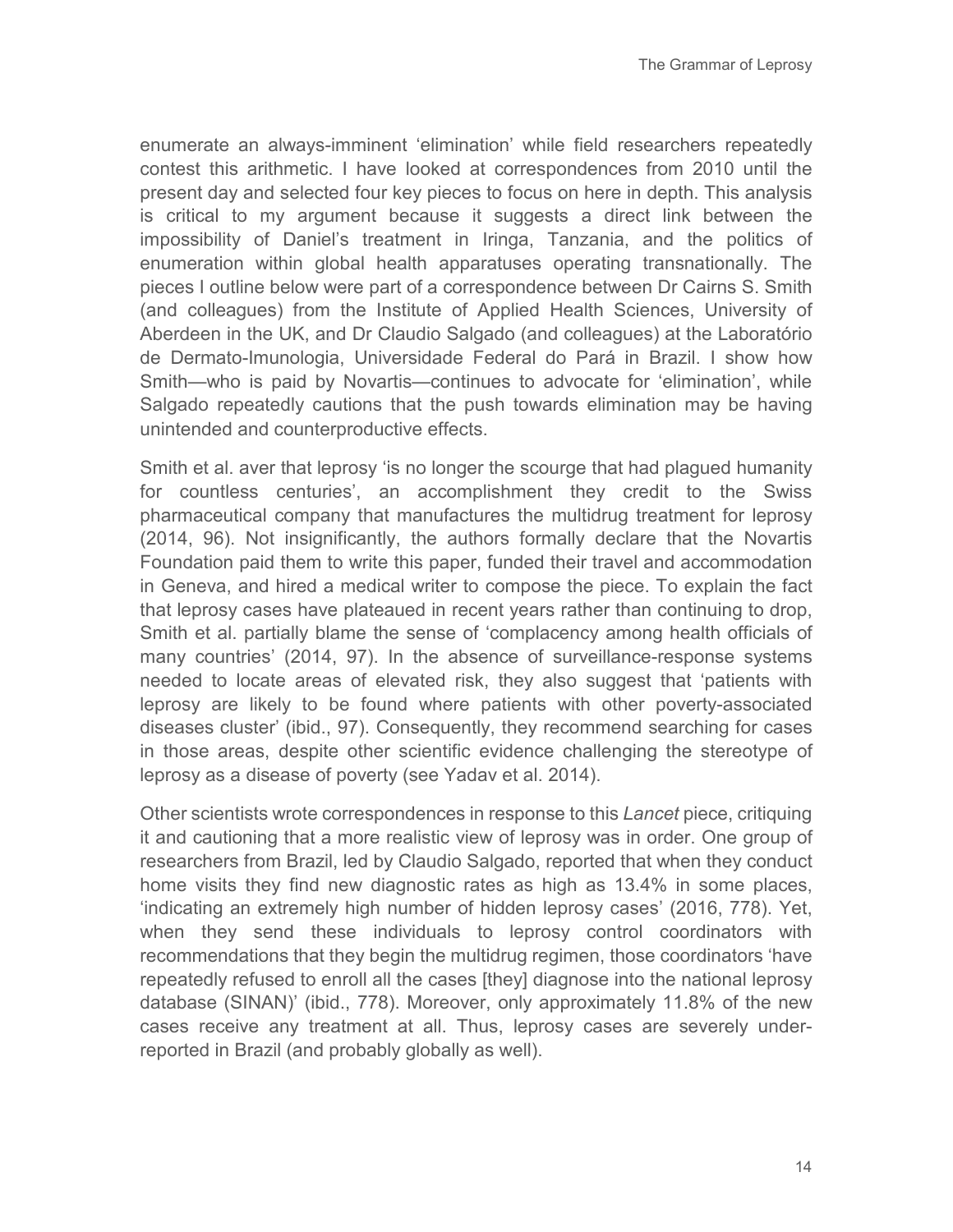Casting further doubt on the veracity of leprosy enumeration practices, Salgado et al. write:

Nonetheless, the real question is why the percentage of children with leprosy varies from 1.2% to 39.8% (or why grade 2 disability ranges from 0.0% to 28.0%) in different, but all equally poor, countries? The answers will only be possible when we understand that absence of diagnosis of leprosy is not the same as the absence of leprosy. *The elimination target has become the mantra everywhere, but it is now meaningless.* Although the zero-transmission strategy is highly desirable, comprehension and acknowledgment of the real worldwide leprosy situation is imperative first (Salgado et al. 2016, 778; emphasis added).

Salgado and his team argue, much like medical anthropologists, that practices of enumeration are political and that many cases of illness are rendered invisible in this process. Further, they point to what I am calling the grammar of leprosy—the 'mantra' of its imminent elimination—as 'meaningless' and, worse, partially to blame for the subsequent inaction of health officials.

In response to the criticisms raised, Smith and his colleagues wrote a reply recognising that the push to eliminate leprosy has 'given rise to unforeseen consequences', including 'the tendency of policy makers, international funders, and governments to mistakenly equate elimination (as a public health problem) with eradication and to consider that efforts to rid the world of leprosy had achieved their objective' (Smith et al. 2016, 398). They acknowledge that this has reduced support, making governments and practitioners less interested in finding or treating new cases. In India, for instance, rates of new diagnoses fell substantially immediately after the country achieved 'so-called elimination'. However, they claim that part of the problem is 'the persistence of deep-rooted stigma and discrimination against people with leprosy, a factor often linked to late diagnosis' (ibid., 398–99). As I noted above, unlike the other claims in the piece this statement is not supported by citations. The assumption that 'stigma' is what prevents 'elimination' enables the grammar of leprosy to be reproduced, in the absence of (and even against) evidence. The piece concludes by explaining that the authors' meeting (again, paid for by Novartis) 'ended with an endorsement of this "zero transmission" strategy and strong hopes that it would hasten the realization of a leprosy-free world' (ibid., 399).

Replying again in *The Lancet* two years later, Salgado et al. reiterated their criticisms of this grammar and its deleterious consequences. This time they write in their 'declaration of no competing interests' that their 'funders had no role in the writing of the manuscript', which I hear as a sigh of exasperation at the practice of pharmaceutical-industry publications (2018). In this piece, they also bring up a new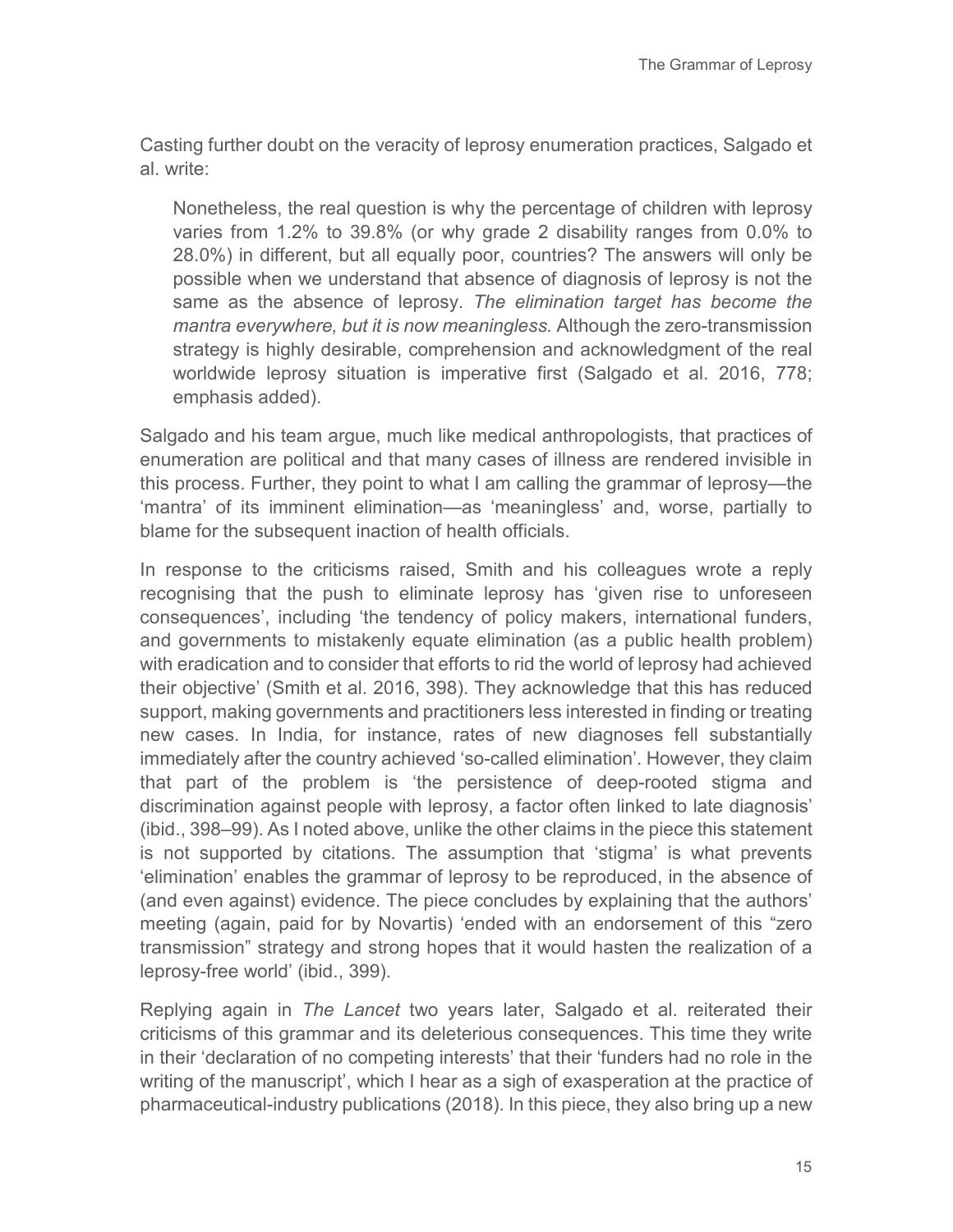point of contention: the method by which leprosy numbers are being reported has shifted in a way that results in an under-reporting of prevalence rates. Political, medical, and institutional conflicts are once again contained within *the question of numbers*: which numbers to use and how to count.

Before the multidrug regimen began in the 1980s, Salgado et al. explain, patients with leprosy would be under medical care for at least five years, sometimes continuing with a single antibiotic for life. With the advent of multidrug therapy, treatment time was lowered to two years, and today it may be as low as six months or one year depending on the type of leprosy. The problem arises from there being two different ways of counting prevalence: one, the 'case detection rate', which records the number of new cases in a given year; and the other, 'point prevalence', which lists only the number of patients currently under treatment on the last day of the year. Under the latter method, many people who begin treatment between January and June are not recorded, as their treatment would be completed before the end of the year. Salgado et al. suggest that this way of counting has become more appealing in light of the WHO's 'Final Push Plan' to eliminate leprosy globally, which encourages countries where leprosy is still endemic to report lower numbers (2018). They conclude that 'the estimated number of hidden cases of leprosy is likely to be up to eight times higher than the [reported] prevalence in the area at any given time' (Salgado et al. 2018, 136–37).

Indeed, this kind of number politics could well account for aspects of the reaction that Daniel received upon seeking medical treatment for leprosy in Tanzania. After all, how one chooses to measure leprosy—or anything else—is shaped by the story one wants to tell about it. As feminist policy analyst Stone puts it: 'The fundamental issues of any policy conflict are always contained in the question of how to count the problem' (1988, 127). The desire to look good when one is being observed and measured is something that policy analysts call a 'reactive effect', a phenomenon that is 'an inextricable feature of social measurement' (Ibid., 140). It encourages people and institutions to report high numbers of a problem when it is first being targeted, in order to make the issue appear large and therefore important; but it also encourages them to report low numbers after an intervention has been implemented for some time, in order to make their institutions (and nations) seem effective and successful. For instance, in her work on polio eradication in Pakistan, Closser found that certain evidence was 'devalued or quieted' when numbers were presented to donors, in an effort to ensure the continuation of funding (2012). Such reactive effects frequently, even predictably, manifest as changes in how a problem is counted and measured.

On both sides of the debate in *The Lancet*, numbers are deployed much like ethnography: to tell stories. As Stone writes: 'quantitative analysis gets its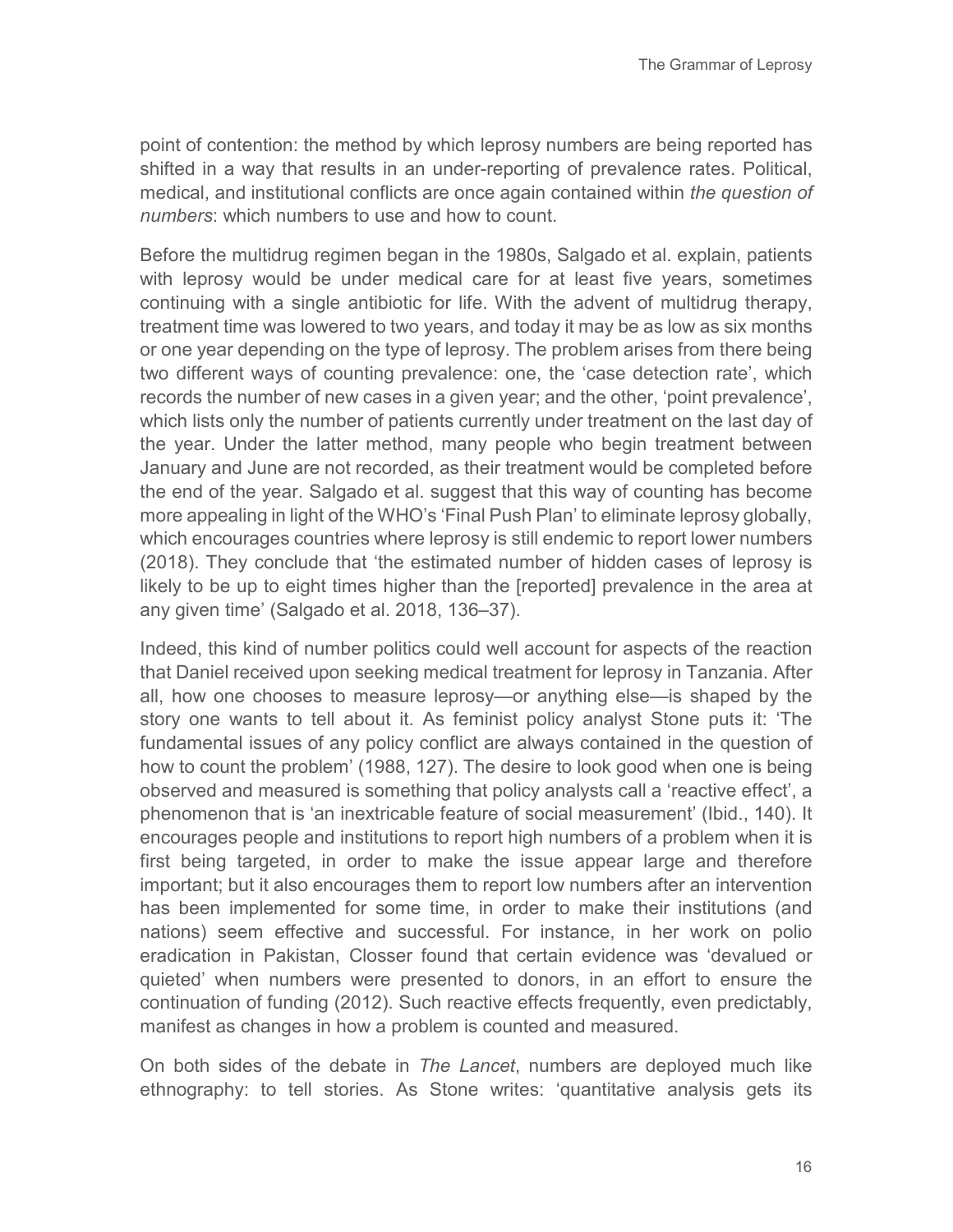meaning—*all of its meaning*—from narrative' (2016, 168; original emphasis). These 'number narratives' are 'literary and social technologies' (Brooks 2017, 34) that present competing stories about leprosy elimination campaigns: as triumphant or insidious, laudatory or meaningless. More than this, though, these numbers not only describe but also intervene in the world. As Rhodes and Lancaster elaborate, enumeration is an 'evidence-making intervention', with evidence and health interventions being co-constructed and performed relationally (2019). In this case, the numbers supporting the success of elimination are generated by not enrolling all symptomatic individuals into treatment (or databases), employing point prevalence techniques rather than case detection rates at the same time as new antibiotic regimens shorten treatment, and producing journal articles paid for by companies like Novartis with a financial stake in the data's analysis. Numbers here, as elsewhere in global health infrastructures, operate as a form of fact-making that at times 'entail a kind of violence to the empirical truths they aim to produce' (Adams 2016, 8).

# **The grammar of leprosy**

Although the success of multidrug therapy provided the basis on which the contemporary concept of elimination developed, I also want to point to the *longue durée* of this temporal framing. The elimination of leprosy was something of an obsession for missionaries and colonial medical officers with their Protestant ethos of salvation, as well as for the post-colonial, socialist Tanzanian nation, whose officials saw the disease as incommensurable with modernity and development. In my research at the Tanzania National Archives, I found that claims about the imminent disappearance of leprosy date back at least 80 years. For instance, the epitaph with which I opened this essay is from a 1952 article in a Tanzanian national newspaper, the *Tanganyika Standard*. The article, written by the General Secretary for the British Leprosy Relief Association, proclaimed triumphantly that 'the battle against the scourge of leprosy is "all but won"' (BELRA 1952; Tanzanian National Archives 1955–57).

A decade later, in 1963, this same organisation sought permission to conduct a pilot project in Tanzania with the 'aim of eradicating leprosy, within a period of up to ten years, in a selected population centre' (Tanzanian National Archives 1960– 79). The Secretary of the Ministry of Health replied suggesting the Southern Highlands Region, where, he said, 'leprosy is rife'. (This is the region where I conducted my research, over half a century later.) Despite this 'culture of optimism' (Closser 2012), the hope that this project would eliminate leprosy in the region by the mid-1970s went unfulfilled. In 1971, a decade after Tanzania gained independence, the WHO provided a new set of strategies, called the 'Principles of Leprosy Control,' which stated just as triumphantly as the 1952 BELRA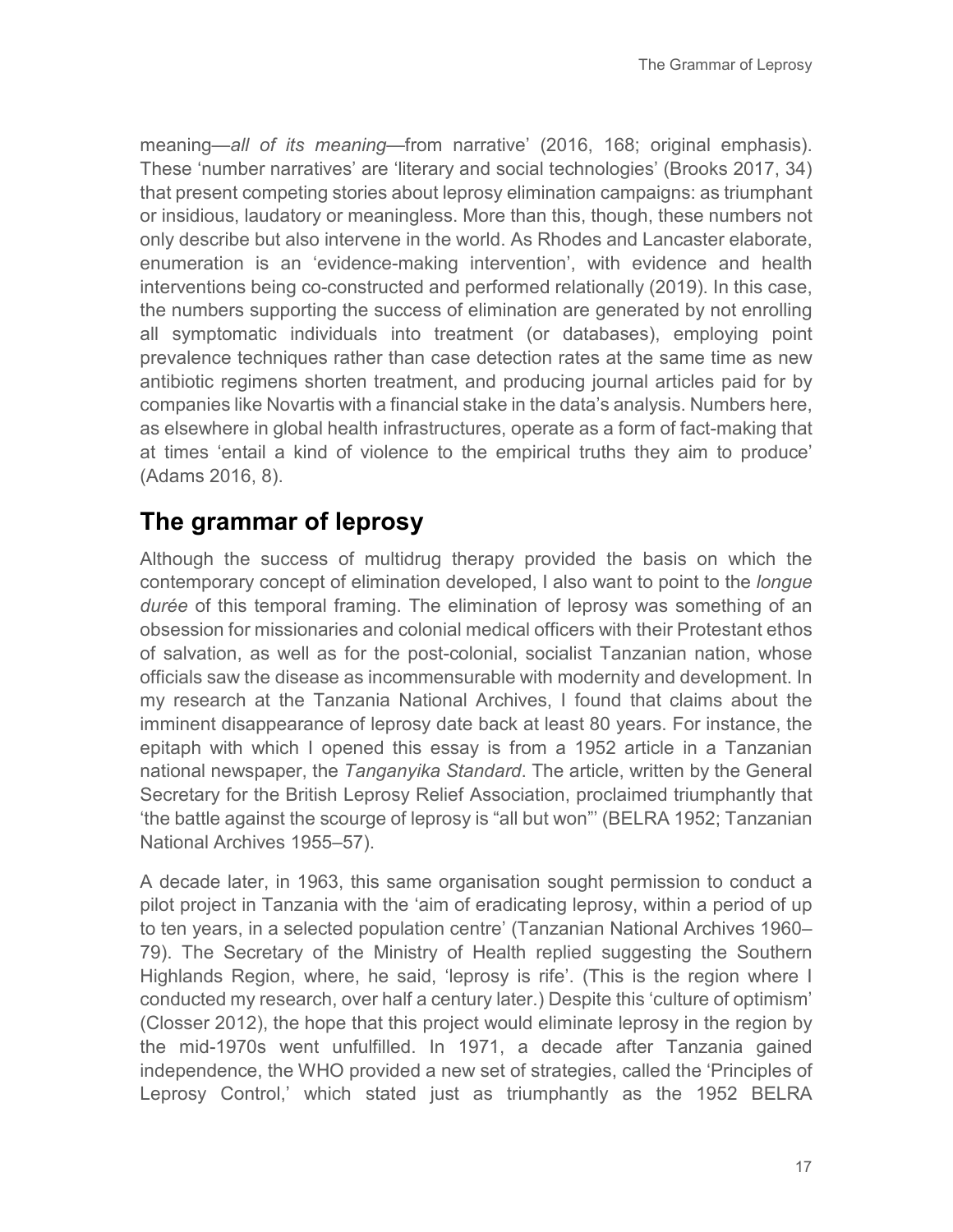spokesperson had, that '[t]he fulfillment of this objective will slowly, steadily, but certainly lead to the REDUCTION and ultimate DISAPPEARANCE of leprosy' (Tanzanian National Archives 1960–79; original capitalisation).

National independence thus seems not to have had any impact on the expectation that leprosy should and would be gone soon. Nor does the end of socialism and the current neoliberal climate in the country appear to have shaken this assumption. In 2015, the *Daily News* (a national, government-run Tanzanian newspaper) ran an article entitled 'Tanzania on Track to Wipe Out Leprosy Infection, Says Expert' (Mjasiri 2015). The article quotes a regional coordinator for tuberculosis and leprosy—someone in Dr N's position but employed in a different region. This doctor told the reporter that it is 'an encouraging fact that treatment and management of leprosy is simple because once the patient tests positive to the disease and starts receiving treatment, he or she recovers fast' (Mjasiri 2015).

How can we reconcile this century of exuberant anticipation around elimination with the reality of Daniel's existence today? The grammar of leprosy entails, but cannot be reduced to, a 'culture of optimism' in global health (Closser 2012). It cannot be fully grasped as just another example of the 'anti-politics machine', though it surely deploys these logics (Ferguson 1994; Harper and Parker 2014). As I have argued, elimination is the grammar with which leprosy has been spoken for almost a century. This grammar follows certain rules, patterns, and norms that produce and reproduce a form of life: leprosy as an always vanishing condition and the leper as an impossible subject who will (soon) disappear.

# **Conclusion**

While Daniel's experience demonstrates some of the broader problems with the grammar of leprosy, it also reveals other layers of fissions and tensions, other temporal politics shaping how this grammar manifests in Iringa. As Mbembe wrote: 'the postcolony encloses multiple *durées* made up of discontinuities, reversals, inertias, and swings that overlay one another, interpenetrate one another, and envelope one another: an *entanglement*' (2001, 14; original emphasis). These 'entangled times' (Schoenbrun 2006, 1410) are all subsumed within the grammar of leprosy, as it pulls into its orbit numerous interwoven temporalities: the temporal politics of salvation within (non)secular (Protestant) biomedicine; the embodied historical wounds of the *longue durée*; development discourses and modernist aspirations; the hauntings of a biomedicine that has never been modern; spatiotemporal hierarchies between urban and rural; and the temporal stories told through the number narratives that animate global health campaigns.

Writing about the politics of time, Greenhouse explicated how 'linear time does the state's (or any institution's) work by providing an idiom with which individual agency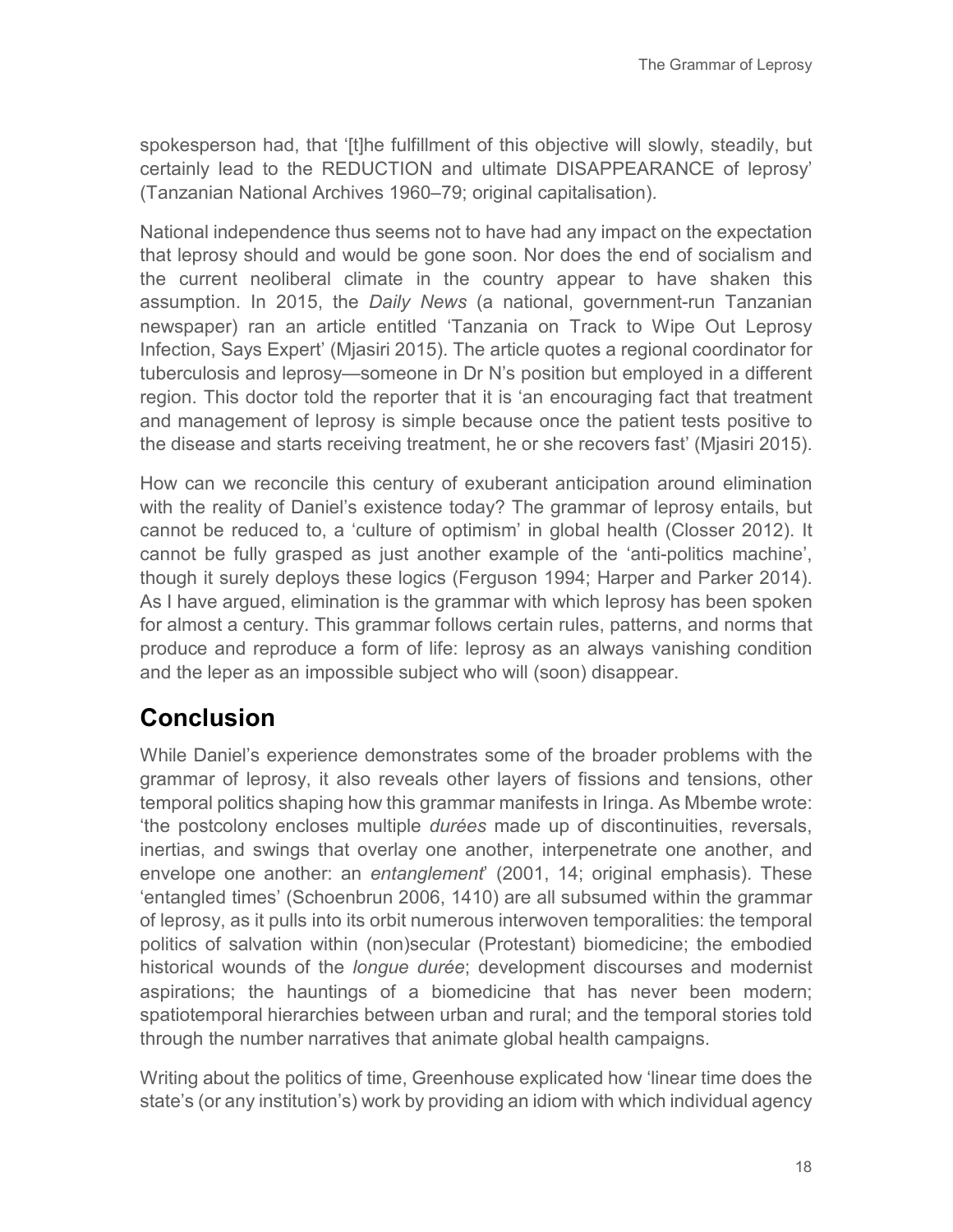can be represented as flowing into the nation's' (1996, 180). Additionally, Greenhouse argued that linear time helps to bolster the state's authority in part because its representation of agency allows it to 'absorb' other temporal representations (1996, 212). I see the grammar of leprosy as performing a similar operation: subsuming and redeploying the many knots of time in post-colonial Tanzania. The position of leprosy within humanitarian biomedicine—from colonial medicine to global health—has been sustained by the repetition of a temporal structure that anticipates leprosy's imminent disappearance. Although the political entities employing this temporal framing have changed significantly, it is striking that the grammar of leprosy has remained largely the same. Leprosy appears as already the past, recalcitrantly lingering on in the present, but *certainly* almost gone.

As I have argued, this temporal framing may have dire consequences for the lives of individuals with leprosy today, hindering their access to treatment. I want to stress that this is not a story about hospital corruption or resource scarcity: in my years of fieldwork at this government hospital, I did encounter 'corruption' and perennial stock shortages, but nonetheless many patients were treated for many conditions, every day. The question I ask here is this: How did it come to pass that the cure for leprosy could be sitting on the shelves at this hospital and yet Daniel could never access it? I conclude that the impossibility of Daniel's treatment is due, in part, to the fact that he occupies a subject position which the grammar of leprosy has made impossible. He cannot exist, and so the fact that he does became a problem for his doctors, one that they ultimately resolved by fabricating negative test results in order to record what they already knew: leprosy has been eliminated.

All grammars, and their forms of life, are founded upon certain grounds that cannot be doubted (Wittgenstein 1969). As Wittgenstein wrote—'It may be for example that *all enquiry on our part* is set so as to exempt certain propositions from doubt, if they are ever formulated. They lie apart from the route travelled by enquiry' (1969, 13e; original emphasis). Is it even possible to question whether the goal of disease elimination should be pursued? Could the temporal framing of elimination be preventing treatment and rendering unthinkable other possible responses, other forms of treatment and care? These are challenging questions to ask in the midst of a global pandemic, when the elimination of COVID-19 seems to many— though certainly not to all—as an obviously worthy pursuit.<sup>[6](#page-18-0)</sup> It is important to remember, though, that pandemics too have their grounds: being framed as a 'crisis', the pandemic (as a category) also produces its own 'blind spots' (Roitman 2013). Drawing on Roitman, infectious disease historian Peckham writes of COVID-19 that 'the crisis performs ideological work, creating a strategic blind spot

<span id="page-18-0"></span><sup>6</sup> For an analysis of contestations over COVID-19 public health measures in Africa, see Lee, Meek, and Mwine-Kyarimpa (2021).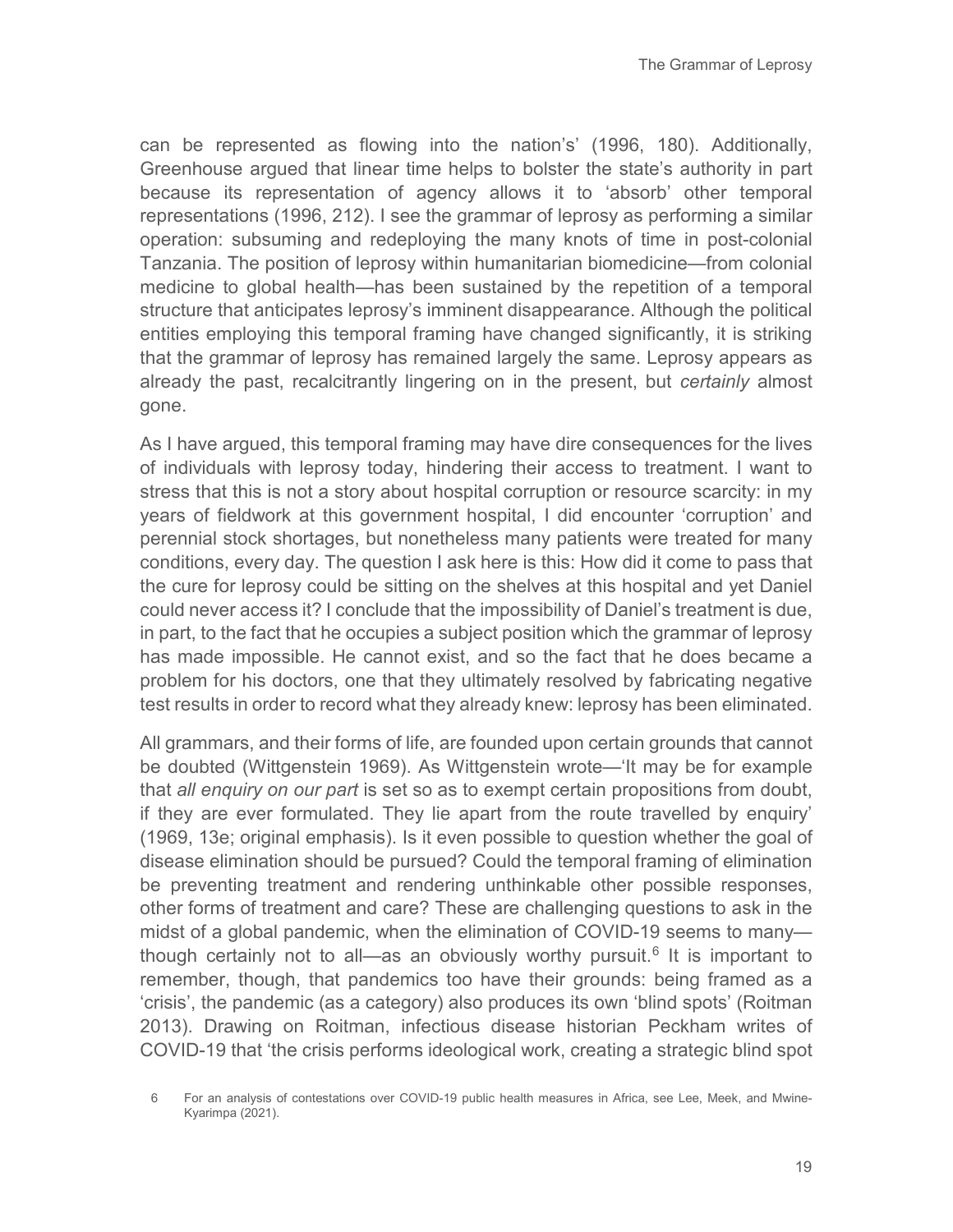where non-crisis issues are congealed and the operations of crisis-management institutions are legitimated' (2020, 669). These blind spots are another kind of ground, the structural (pre)conditions to ongoing necropolitical processes that leave certain (racialised) populations vulnerable to disease and death. Challenging such structures necessitates unsettling these grounds, opening up black boxes like 'crisis', 'pandemic', and 'disease elimination', to interrogate the ideological work they do, the interventions they enable, and those they render impossible.

# Acknowledgements

I am deeply indebted to Daniel (pseudonym) and my other friends and interlocutors in Tanzania who share their lives with me—*nawashukuru sana mno*. This piece benefited enormously from feedback on earlier drafts provided by Joe Dumit and Cristiana Giordano. I am also grateful to Mary Anglin, Marisol de la Cadena, Claudia Fonseca, Justin Haruyama, Neelima Jeychandran, Glaucia Maricato, Bettina Ng'weno, Robert Peckham, Jane Saffitz, Ria Sinha, James Smith, and Smriti Srinivas for their generous feedback and provocative conversations on this material. Any errors or oversights are mine alone. This research and the writing were made possible by the generous financial support of the Indian Ocean Worlds Mellon Research Initiative (Dissertation Writing Grant), the Research Grants Council of Hong Kong (Early Career Scheme Award), the University of California, Davis, the University of Hong Kong, the US National Science Foundation (Doctoral Dissertation Research Improvement Grant), and the Wenner-Gren Foundation (Dissertation Fieldwork Grant).

# About the author

*Laura A. Meek* is an assistant professor in the Centre for the Humanities and Medicine at the University of Hong Kong. She is a medical anthropologist who has spent approximately three years conducting ethnographic fieldwork on global health interventions, bodily epistemologies, and the politics of healing in Tanzania. Her work is situated at the nexus of African studies, medical anthropology, postcolonial studies, and feminist science and technology studies. Meek's current book manuscript, *Pharmaceuticals in Divergence*, explores everyday experiments with pharmaceuticals as evidence of both radical uncertainty and world-making innovation in contemporary Africa. Her most recent publications include 'Bibi's *Uchungu*: Eating, Bitterness, and Relationality across Indian Ocean Worlds' in *Reimagining Indian Ocean Worlds* (Routledge, 2020); 'Knowing Better? Epistemological Bounds in MAQ from 1975–2021' in *Medical Anthropology Quarterly*, *Reading the Archive* (2021); and the co-edited *Somatosphere* series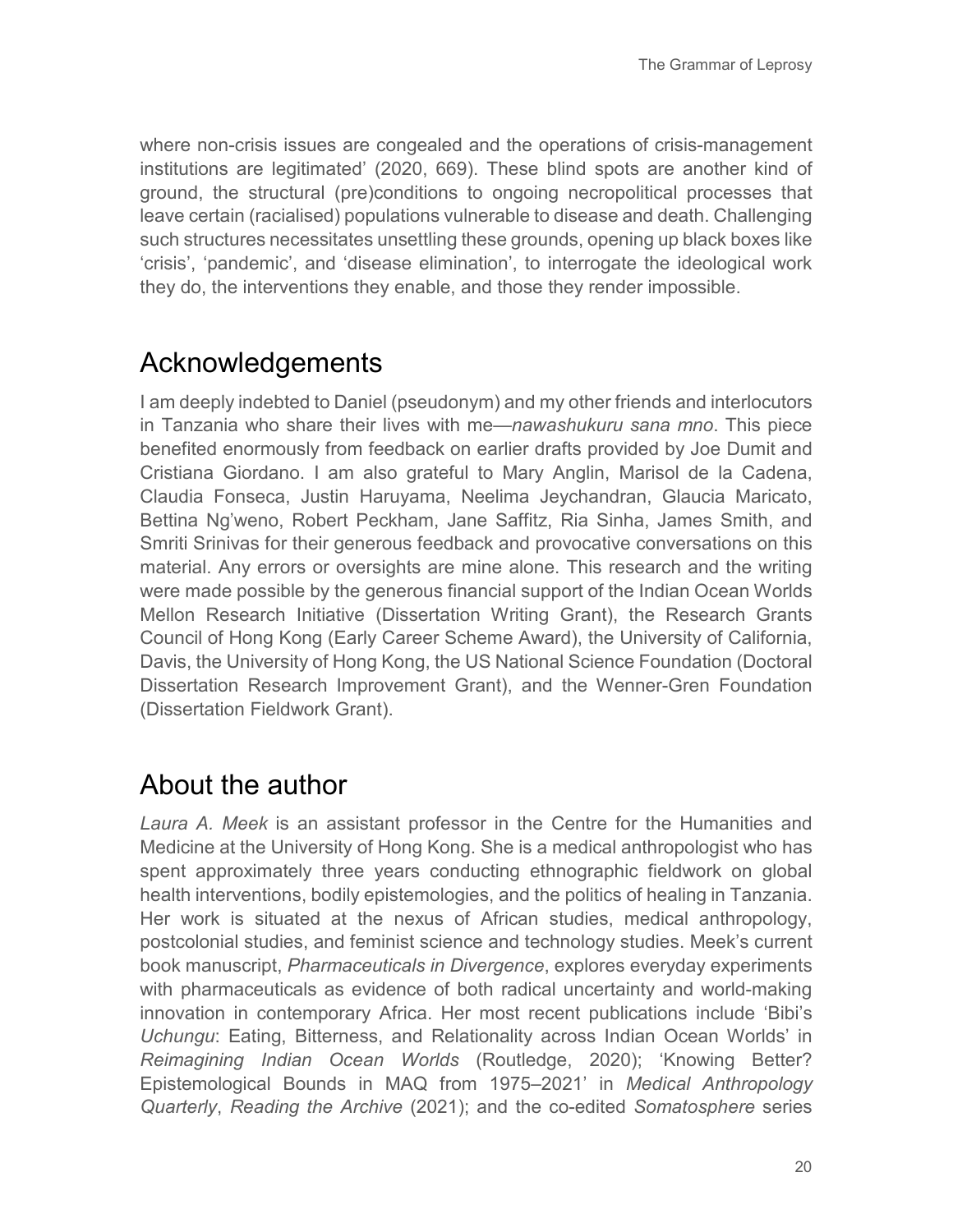'Contested Truths over COVID-19 in Africa' with Jia Hui Lee and Jacob Katumusiime Mwine-Kyarimpa (2021).

### References

- Adams, Vincanne. 2016. *Metrics: What Counts in Global Health*. Durham, NC: Duke University Press.
- Ahmann, Chloe. 2018. '"It's Exhausting to Create an Event out of Nothing": Slow Violence and the Manipulation of Time'. *Cultural Anthropology* 33 (1): 142–71. [https://doi.org/10.14506/ca33.1.06.](https://doi.org/10.14506/ca33.1.06)
- Angier, Natalie. 2014. 'Leprosy, Still Claiming Victims'. *New York Times* (New York print edition), June 30, 2014. [https://www.nytimes.com/2014/07/01/science/leprosy](https://www.nytimes.com/2014/07/01/science/leprosy-still-claiming-victims.html)[still-claiming-victims.html.](https://www.nytimes.com/2014/07/01/science/leprosy-still-claiming-victims.html)
- Argenti, Nicolas. 2007. *The Intestines of the State: Youth, Violence, and Belated Histories in the Cameroon Grassfields*. Chicago, IL: University of Chicago Press.
- BELRA (British Leprosy Relief Association). 1952. 'Battle Against Leprosy'. *Tanganyika Standard,* November 20, 1952.
- Biehl, João. 2016. 'Theorizing Global Health'. *Medicine Anthropology Theory* 3 (2): 127– 42[. https://doi.org/10.17157/mat.3.2.434.](https://doi.org/10.17157/mat.3.2.434)
- Biruk, Crystal. 2012. 'Seeing Like a Research Project: Producing "High-Quality Data" in AIDS Research in Malawi'. *Medical Anthropology* 31 (4): 347–66. [https://doi.org/10.1080/01459740.2011.631960.](https://doi.org/10.1080/01459740.2011.631960)
- Brooks, Emily. 2017. 'Number Narratives: Abundance, Scarcity, and Sustainability in a California Water World'. *Science as Culture* 26 (1): 32–55. [https://doi.org/10.1080/09505431.2016.1223111.](https://doi.org/10.1080/09505431.2016.1223111)
- Cambau, Emmanuelle, et al. 2018. 'Antimicrobial Resistance in Leprosy: Results of the First Prospective Open Survey Conducted by a WHO Surveillance Network for the Period 2009–15'. *Clinical Microbiology and Infection* 12: 1305–10. [https://doi.org/10.1016/j.cmi.2018.02.022.](https://doi.org/10.1016/j.cmi.2018.02.022)
- Chachage, Chachage Seithy L. 1988. 'British Rule and African Civilization in Tanganyika'. *Journal of Historical Sociology* 1 (2): 199–223. [https://doi.org/10.1111/j.1467-](https://doi.org/10.1111/j.1467-6443.1988.tb00010.x) [6443.1988.tb00010.x.](https://doi.org/10.1111/j.1467-6443.1988.tb00010.x)
- Closser, Svea. 2012. '"We Can't Give Up Now": Global Health Optimism and Polio Eradication in Pakistan'. *Medical Anthropology* 31: 385–403. [https://doi.org/10.1080/01459740.2011.645927.](https://doi.org/10.1080/01459740.2011.645927)
- Comaroff, Jean, and John Comaroff. 1992. 'Medicine, Colonialism, and the Black Body'. In *Ethnography and the Historical Imagination*, 215–34. Boulder, CO: Westview Press.
- DAHW. 2013. *Annual Report 2013.* Würzburg, Germany: Deutsche Lepra- und Tuberkulosehilfe e.V.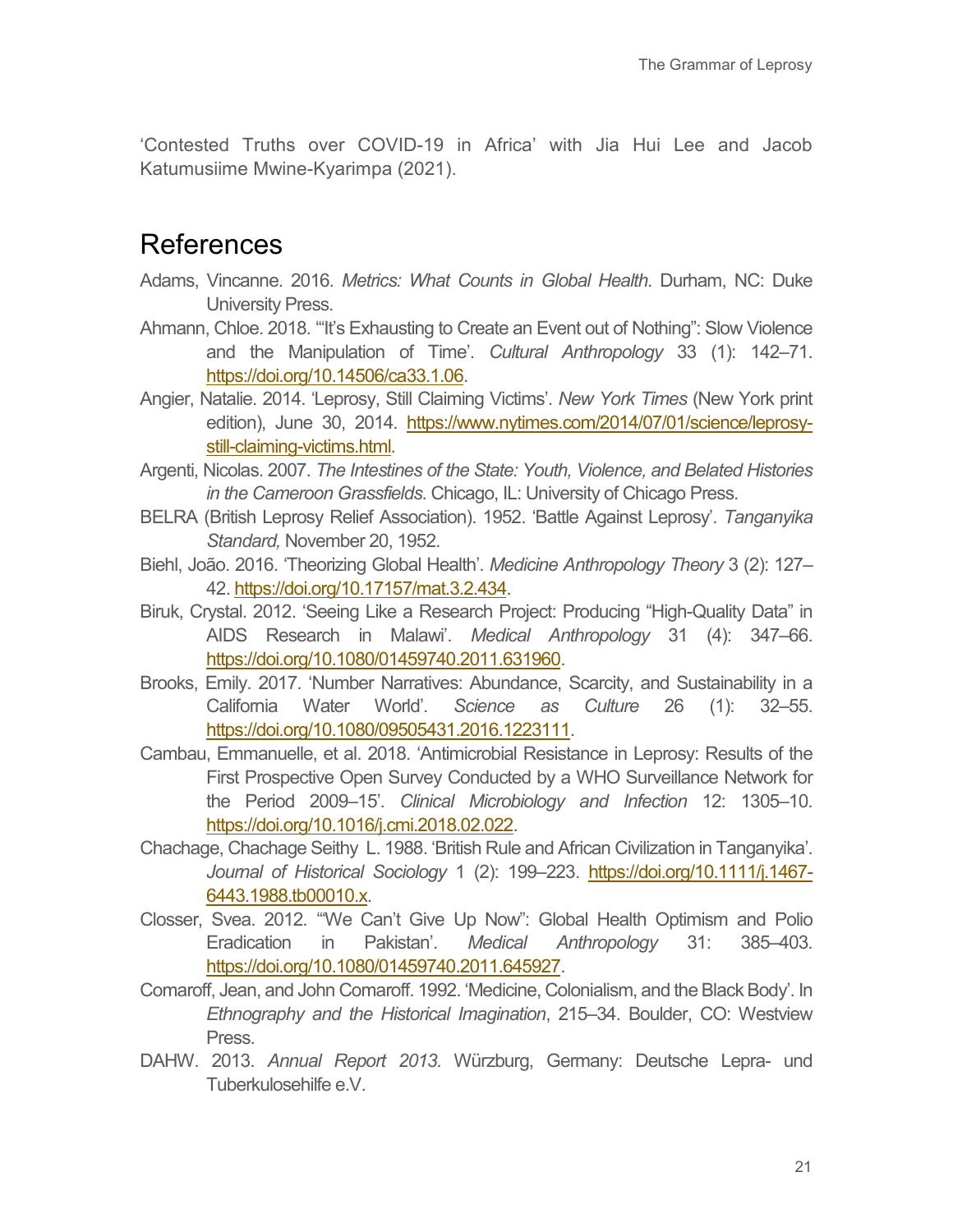- DAHW. 2015. *Community Based Approaches to Patient Detection and Improving Leprosy Services*. German Leprosy and Tuberculosis Relief Association. www.dahw.de/news4/community‐[based-approaches-to-patient-detection-and](http://www.dahw.de/news4/community%E2%80%90based-approaches-to-patient-detection-and-improving-leprosy-services)[improving-leprosy-services.](http://www.dahw.de/news4/community%E2%80%90based-approaches-to-patient-detection-and-improving-leprosy-services)
- Dilger, Hansjörg. 2012. 'Targeting the Empowered Individual: Transnational Policy Making, the Global Economy of Aid, and the Limitations of Biopower in Tanzania'. In *Medicine, Mobility, and Power in Global Africa: Transnational Health and Healing,* edited by Hansjörg Dilger, Abdoulaye Kane, and Stacey Langwick, 60–91. Bloomington, IN: Indiana University Press.
- Douglas, Mary. 1991. 'Witchcraft and Leprosy: Two Strategies of Exclusion'. *Man, New Series* 26 (4): 723–36. [https://doi.org/10.2307/2803778.](https://doi.org/10.2307/2803778)
- Erikson, Susan. 2012. 'Global Health Business: The Production and Performativity of Statistics in Sierra Leone and Germany'. *Medical Anthropology* 31 (4): 367–84. [https://doi.org/10.1080/01459740.2011.621908.](https://doi.org/10.1080/01459740.2011.621908)
- Fabian, Johannes. (1983) 2014. *Time and the Other: How Anthropology Makes its Object*. Reprint, New York, NY: Columbia University Press.
- Feinstein, Sheryl, and Nicole C. D'Errico. 2010. *Tanzanian Women in their Own Words: Stories of Disability and Illness.* New York, NY: Lexington Books.
- Feldman-Savelsberg, Pamela, Flavien T. Ndonko, and Bergis Schmidt-Ehry. 2000. 'Sterilizing Vaccines or the Politics of the Womb: Retrospective Study of a Rumor in Cameroon'. *Medical Anthropology Quarterly* 14 (2): 159–79. [https://doi.org/10.1525/maq.2000.14.2.159.](https://doi.org/10.1525/maq.2000.14.2.159)
- Ferguson, James. 1994. *The Anti-Politics Machine: "Development", Depoliticization, and Bureaucratic Power in Lesotho.* Minneapolis, MN: University of Minnesota Press.
- Ferme, Mariane Conchita. 1998. 'The Violence of Numbers: Consensus, Competition, and the Negotiation of Disputes in Sierra Leone'. *Cahiers d'Études Africaines* 38 (150– 152): 555–80. [https://www.africabib.org/htp.php?RID=180052896.](https://www.africabib.org/htp.php?RID=180052896)
- Ferme, Mariane C. 2001. *The Underneath of Things: Violence, History, and the Everyday in Sierra Leone.* Berkeley, CA: University of California Press.
- Ferme, Mariane C., and Cheryl M. Schmitz. 2014. 'Writings on the Wall: Chinese Material Traces in an African Landscape'. *Journal of Material Culture* 19 (4): 375–99. [https://doi.org/10.1177%2F1359183514551118.](https://doi.org/10.1177%2F1359183514551118)
- Fidler, David P. 2003. 'Disease and Globalized Anarchy: Theoretical Perspectives on the Pursuit of Global Health'. *Social Theory & Health* 1: 21–41. <https://doi.org/10.1057/palgrave.sth.8700003>
- Gerrets, Rene. 2012. 'Governing Malaria: How an Old Scourge Troubles Precepts in Social Theory'. In *Rethinking Biomedicine and Governance in Africa: Contributions from Anthropology,* edited by Paul Wenzel Geissler, Richard Rottenburg, and Julia Zenker, 23–42. Bielefeld, Germany: Transcript.
- Giordano, Cristiana. 2020. 'Exceeding Crisis. The Psychic Life of Drawings'. *Medical Anthropology Quarterly* 34 (1): 77–98[. https://doi.org/10.1111/maq.12547.](https://doi.org/10.1111/maq.12547)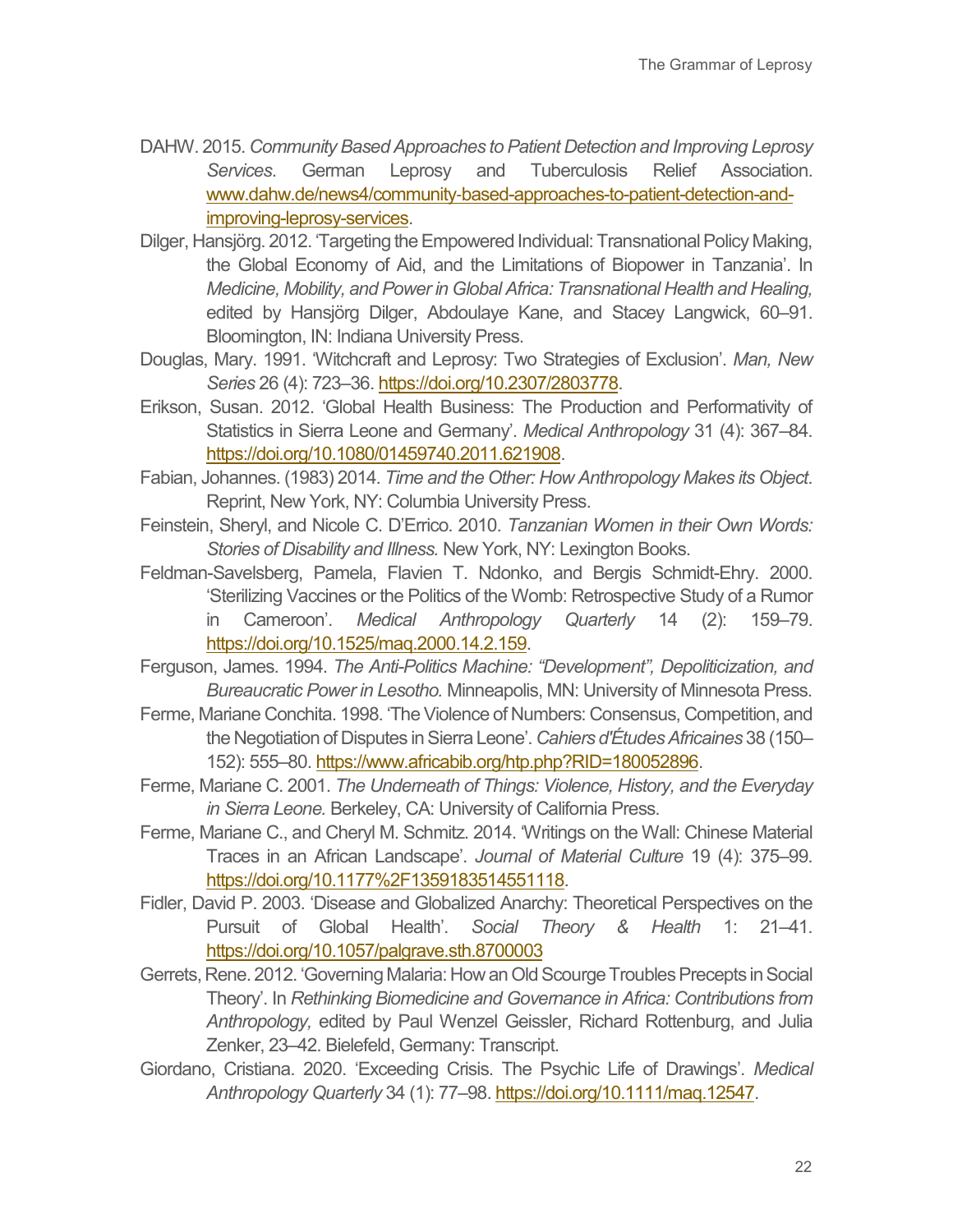- Green, Maia. 1996. 'Medicines and the Embodiment of Substances among Pogoro Catholics, Southern Tanzania'. *Journal of the Royal Anthropological Institute* 2 (3): 485–98[. https://doi.org/10.2307/3034899.](https://doi.org/10.2307/3034899)
- Greenhouse, Carol J. 1996. *A Moment's Notice: Time Politics Across Cultures*. Ithaca, NY: Cornell University Press.
- Guyer, Jane I. 2007. 'Prophecy and the Near Future: Thoughts on Macroeconomic, Evangelical, and Punctuated Time'. *American Ethnologist* 34 (3): 409–21. [https://doi.org/10.1525/ae.2007.34.3.409.](https://doi.org/10.1525/ae.2007.34.3.409)
- Hacking, Ian. 1999. 'Making Up People'. In *The Science Studies Reader*, edited by Mario Biagioli, 161–71. London, UK: Routledge.
- Harper, Ian, and Melissa Parker. 2014. 'The Politics and Anti-Politics of Infectious Disease Control'. *Medical Anthropology* 33 (3): 198–205. [https://doi.org/10.1080/01459740.2014.892484.](https://doi.org/10.1080/01459740.2014.892484)
- Janes, Craig R., and Kitty K. Corbett. 2009. 'Anthropology and Global Health'. *Annual Review of Anthropology* 38: 167–83. [https://doi.org/10.1146/annurev-anthro-](https://doi.org/10.1146/annurev-anthro-091908-164314)[091908-164314.](https://doi.org/10.1146/annurev-anthro-091908-164314)
- Kohrman, Matthew. 2003. 'Why Am I Not Disabled? Making State Subjects, Making Statistics in Post-Mao China'. *Medical Anthropology Quarterly* 17 (1): 5–24. [https://doi.org/10.1525/maq.2003.17.1.5.](https://doi.org/10.1525/maq.2003.17.1.5)
- Langwick, Stacey. 2008. 'Articulate(d) Bodies: Traditional Medicine in a Tanzanian Hospital'. *American Ethnologist* 35 (3): 428–39. [https://doi.org/10.1111/j.1548-](https://doi.org/10.1111/j.1548-1425.2008.00044.x) [1425.2008.00044.x.](https://doi.org/10.1111/j.1548-1425.2008.00044.x)
- Langwick, Stacey. 2010. 'From Non-Aligned Medicines to Market-Based Herbals: China's Relationship to the Shifting Politics of Traditional Medicine in Tanzania'. *Medical Anthropology* 29 (1): 1–29[. https://doi.org/10.1080/01459740903517378.](https://doi.org/10.1080/01459740903517378)
- Langwick, Stacey. 2011. *Bodies, Politics, and African Healing: The Matter of Maladies in Tanzania*. Bloomington, IN: Indiana University Press.
- Lee, Jia Hui, Laura A. Meek, and Jacob Katumusiime Mwine-Kyarimpa. 2021. 'Contested Truths over COVID-19 in Africa: Introduction'. *Somatosphere, Science, Medicine, and Anthropology* (blog). March 17, 2021. [http://somatosphere.net/2021/contested-truth-covid19-africa-introduction.html/.](http://somatosphere.net/2021/contested-truth-covid19-africa-introduction.html/)
- Lockwood, Diana N. J., and Sujai Suneetha. 2005. 'Leprosy: Too Complex a Disease for a Simple Elimination Paradigm'. *Bulletin of the World Health Organization* 83 (3): 230–35.
- Lockwood, Diana N. J., Vanaja Shetty, and Gerson Oliveira Penna. 2014. 'Hazards of Setting Targets to Eliminate Disease: Lessons from the Leprosy Elimination Campaign'. *British Medical Journal* 348: g1136. [https://doi.org/10.1136/bmj.g1136.](https://doi.org/10.1136/bmj.g1136)
- Mamdani, Mahmood. 1996. *Citizen and Subject: Contemporary Africa and the Legacy of Late Colonialism.* Princeton, NJ: Princeton University Press.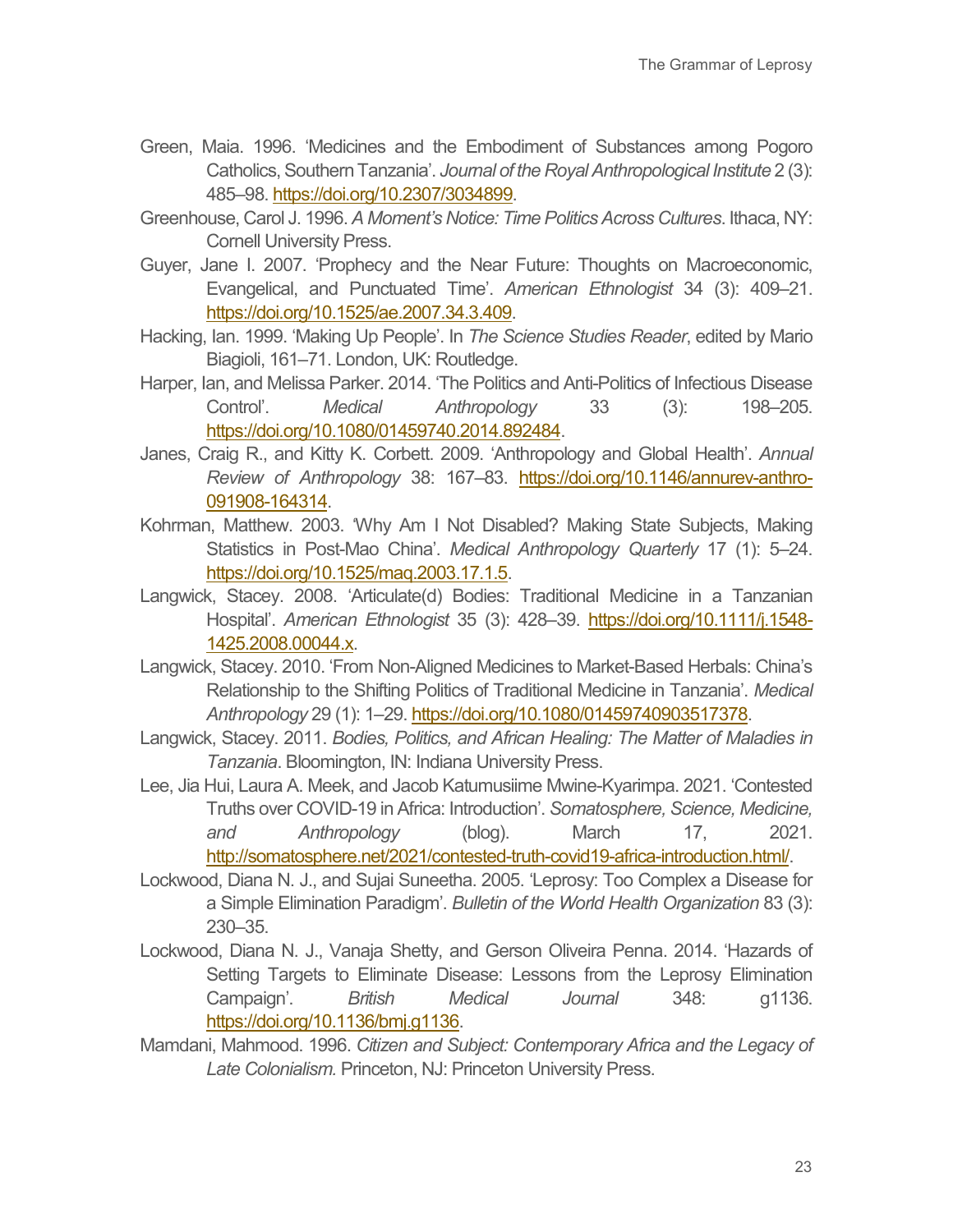- Manton, John. 2011. 'Leprosy in Eastern Nigeria and the Social History of Colonial Skin'. *Leprosy Review* 82 (2): 124–34[. https://doi.org/10.47276/lr.82.2.124.](https://doi.org/10.47276/lr.82.2.124)
- Mbembe, Achille. 2001. *On the Postcolony*. Berkeley, CA: University of California Press.
- McKay, Ramah. 2018. *Medicine in the Meantime: The Work of Care in Mozambique*. Durham, NC: Duke University Press.
- Mjasiri, Jaffar. 2015. 'Tanzania on Track to Wipe out Leprosy Infection, Says Expert'. *Daily News: The National Newspaper* (Dar es Salaam, Tanzania), November 8.
- Muela, Susanna Hausmann, Joan Muela Ribera, and Marcel Tanner. 1998. 'Fake Malaria and Hidden Parasites—The Ambiguity of Malaria'. *Anthropology & Medicine* 5 (1): 43–61. [https://doi.org/10.1080/13648470.1998.9964548.](https://doi.org/10.1080/13648470.1998.9964548)
- Parkin, David. 2014. 'Pathways to Healing: Curative Travel among Muslims and Non-Muslims in Eastern East Africa'. *Medical Anthropology: Cross-Cultural Studies in Health and Illness* 33 (1): 21–36[. https://doi.org/10.1080/01459740.2013.775129.](https://doi.org/10.1080/01459740.2013.775129)
- Peckham, Robert. 2020. 'The Crisis of Crisis: Rethinking Epidemics from Hong Kong'. *Bulletin of the History of Medicine* 94 (4): 658–69. [https://doi.org/10.1353/bhm.2020.0088.](https://doi.org/10.1353/bhm.2020.0088)
- Pfeiffer, James, and Rachel Chapman. 2010. 'Anthropological Perspectives on Structural Adjustment and Public Health'. *Annual Review of Anthropology*  39: 149–65. [https://doi.org/10.1146/annurev.anthro.012809.105101.](https://doi.org/10.1146/annurev.anthro.012809.105101)
- Piot, Charles. 2010. *Nostalgia for the Future: West Africa after the Cold War. Chicago*, IL: University of Chicago Press.
- Pizzo, David. 2010. *"To Devour the Land of Mkwawa": Colonial Violence and the German-Hehe War in East Africa c. 1884–1914*. Saarbrücken, Germany: Lambert Academic Publishing.
- Ploemacher, Thomas, William R. Faber, Henk Menke, Victor Rutten, and Toine Pieters. 2020. 'Reservoirs and Transmission Routes of Leprosy: A Systematic Review'. *PLoS Neglected Tropical Diseases* 14 (4): e0008276. [https://doi.org/10.1371/journal.pntd.0008276.](https://doi.org/10.1371/journal.pntd.0008276)
- Redmayne, Alison. 1964. 'The Wahehe People of Tanganyika'*.* Dissertation, Nuffield College, Oxford.
- Redmayne, Alison. 1968. 'Mkwawa and the Hehe Wars'. *Journal of African History* 9 (3): 409–36[. https://doi.org/10.1017/S0021853700008653.](https://doi.org/10.1017/S0021853700008653)
- Rhodes, Tim, and Kari Lancaster. 2019. 'Evidence-Making Interventions in Health: A Conceptual Framing'. *Social Science & Medicine* 238: 112488. [https://doi.org/10.1016/j.socscimed.2019.112488.](https://doi.org/10.1016/j.socscimed.2019.112488)
- Richardson, Eugene T. 2020. *Epidemic Illusions: On the Coloniality of Global Public Health*. Cambridge, MA: MIT Press.
- Roitman, Janet. 2013. *Anti-Crisis.* Durham, NC: Duke University Press.
- Salgado, Claudio Guedes, Josafá Gonçalves Barreto, Moisés Batista da Silva, Isabela Maria Bernardes Goulart, Jaison Antônio Barreto, Nesio Fernandes de Medeiros Junior, José Augusto Nery, Marco Andrey Cipriani Frade, and John Stewart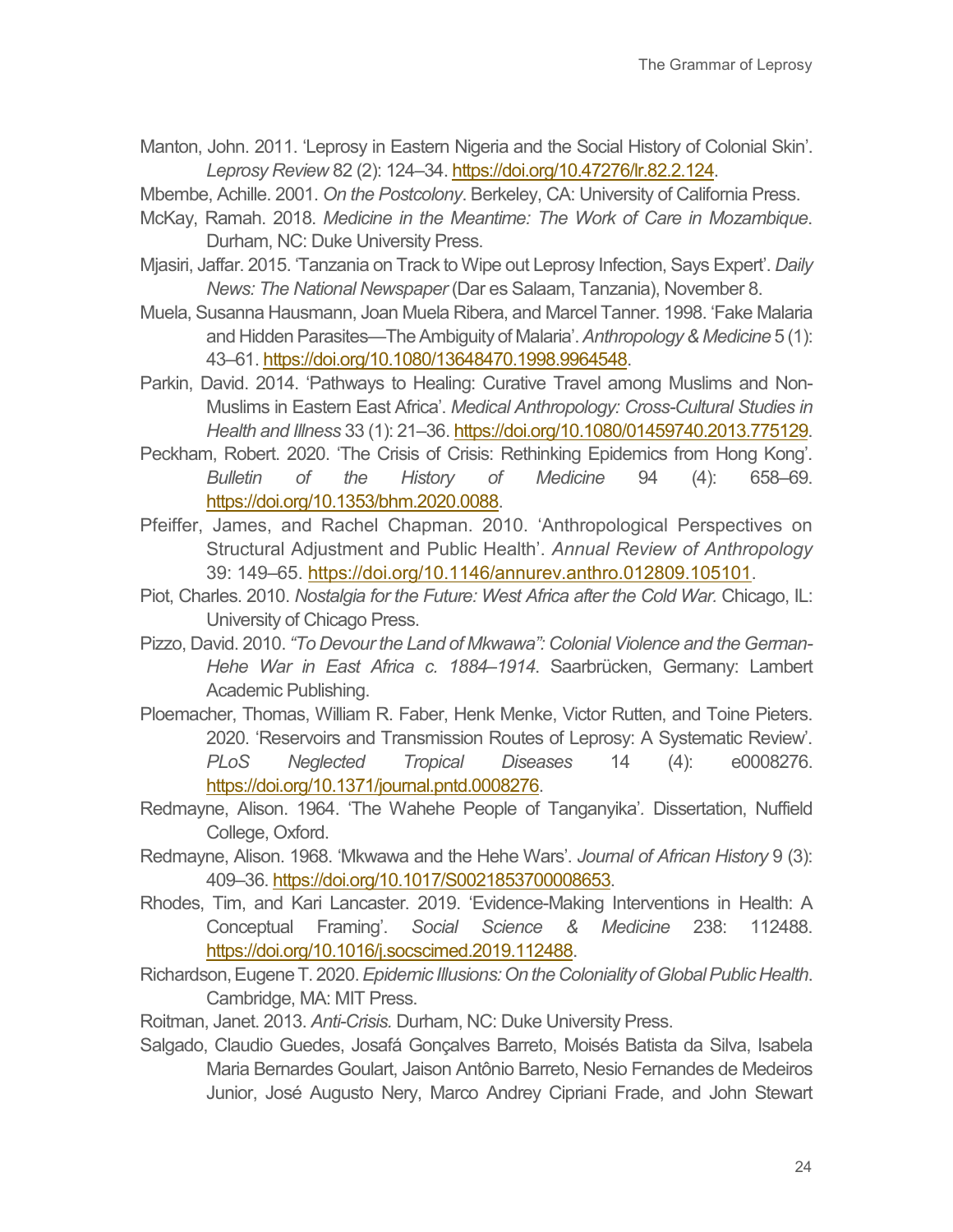Spencer. 2018. 'Are Leprosy Case Numbers Reliable?' *The Lancet: Infectious Diseases* 18 (2): 135–37[. https://doi.org/10.1016/s1473-3099\(18\)30012-4.](https://doi.org/10.1016/s1473-3099(18)30012-4)

- Salgado, Claudio Guedes, Josafá Gonçalves Barreto, Moisés Batista da Silva, Marco Andrey Cipriani Frade, and John Stewart Spencer. 2016. 'What Do We Actually Know About Leprosy Worldwide?' *The Lancet: Infectious Diseases* 16 (7): 778. [https://doi.org/10.1016/S1473-3099\(16\)30090-1.](https://doi.org/10.1016/S1473-3099(16)30090-1)
- Sangaramoorthy, Thurka, and Adia Benton. 2012. 'Enumeration, Identity, and Health'. *Medical Anthropology* 31: 287–91. [https://doi.org/10.1080/01459740.2011.638684.](https://doi.org/10.1080/01459740.2011.638684)
- Sardesai, Vidyadhar R. 2015. 'Leprosy Elimination: A Myth or Reality'. *Journal of Neuroscience in Rural Practice* 6 (2): 137–38. [https://dx.doi.org/10.4103%2F0976-3147.153214.](https://dx.doi.org/10.4103%2F0976-3147.153214)
- Schoenbrun, Davis L. 2006. 'Conjuring the Modern in Africa: Durability and Rupture in Histories of Public Healing between the Great Lakes of East Africa'. *The American Historical Review* 111 (5): 1403–39. [https://doi.org/10.1086/ahr.111.5.1403.](https://doi.org/10.1086/ahr.111.5.1403)
- Scollard, David M. 2005. 'Leprosy Research Declines, But Most of the Basic Questions Remain Unanswered'. *International Journal of Leprosy and Other Mycobacterial Diseases* 73 (1): 25–27. [https://doi.org/10.1489/1544-](https://doi.org/10.1489/1544-581X(2005)73%5b25:LRDBMO%5d2.0.CO;2) [581X\(2005\)73\[25:LRDBMO\]2.0.CO;2.](https://doi.org/10.1489/1544-581X(2005)73%5b25:LRDBMO%5d2.0.CO;2)
- Smith, Cairns S., Ann Aerts, Etsuko Kita, and Marcos Virmond. 2016. 'Time to Define Leprosy Elimination as Zero Leprosy Transmission?' *The Lancet: Infectious Diseases* 16 (4): 398–99. [https://doi.org/10.1016/S1473-3099\(16\)00087-6.](https://doi.org/10.1016/S1473-3099(16)00087-6)
- Smith, Cairns S., Shaik Kahder Noordeen, Jan Hendrik Richardus, Hubert Sansarricq, Stewart T. Cole, Rosa Castãlia Soares, Lorenzo Savioli, and Ann Aertsh. 2014. 'A Strategy to Halt Leprosy Transmission'. *The Lancet: Infectious Diseases* 14 (2): 96–98. [https://doi.org/10.1016/S1473-3099\(13\)70365-7.](https://doi.org/10.1016/S1473-3099(13)70365-7)
- Smith, James H. 2011. 'Tantalus in the Digital Age: Coltan Ore, Temporal Dispossession, and "Movement" in the Eastern Democratic Republic of the Congo'. *American Ethnologist* 38 (1): 17–35. [https://doi.org/10.1111/j.1548-1425.2010.01289.x.](https://doi.org/10.1111/j.1548-1425.2010.01289.x)
- Stone, Deborah A. 1988. *Policy Paradox and Political Reason.* New York, NY: Harper Collins.
- Stone, Deborah A. 2016. 'Quantitative Analysis as Narrative'. In *Routledge Handbook of Interpretive Political Science,* edited by Mark Bevir and R. A. W. Rhodes, 157–70. New York, NY: Routledge.
- Tanzania National Archives. 1921, July 18. 'Leprosy 1920–1933'. *Tanganyika Territory, Medical Department File No. 53/5*. Ministry of Health ACC: 450.
- Tanzania National Archives. 1955–57. 'Makete Leprosarium File'. *Ministry of Health ACC: 450*. File HE 976.
- Tanzania National Archives. 1960–79. 'Leprosy Policy'. *Ministry of Health ACC: 450.* File HED 90/1.